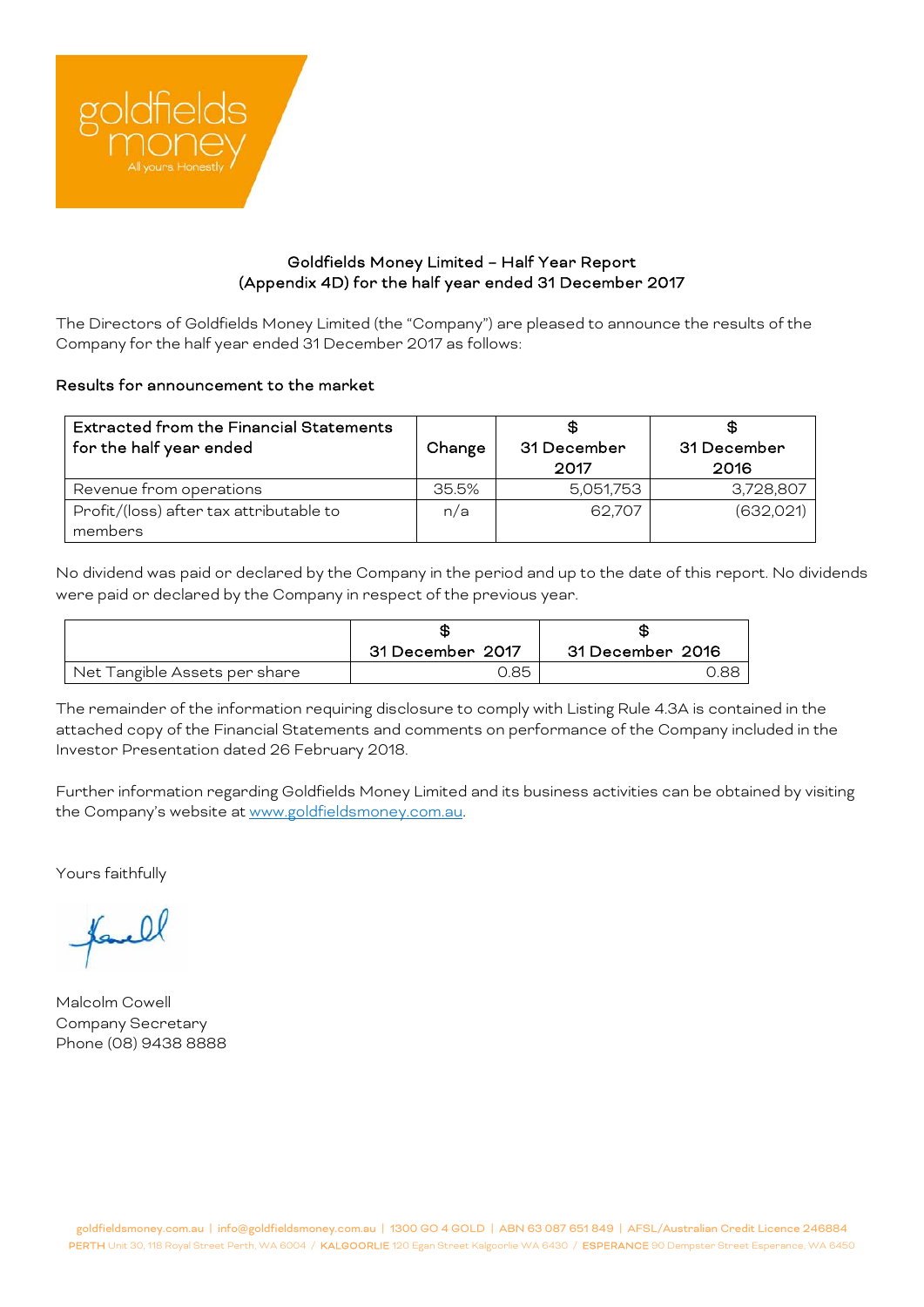

Goldfields Money Limited ACN 087 651 849

Interim Financial Report For the six months ended 31 December 2017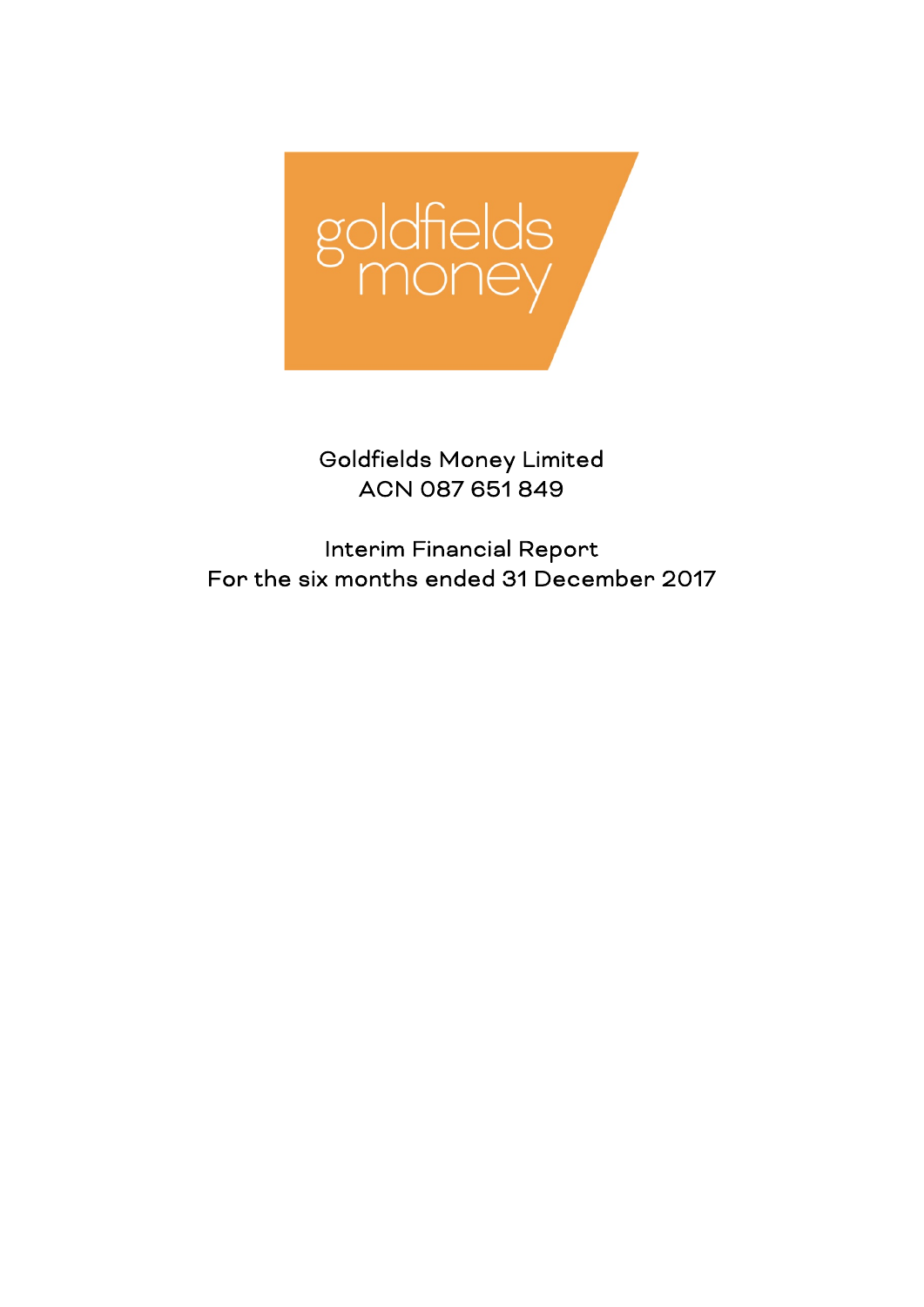## Corporate Information

## ACN: 087 651 849

#### Directors

| Mr. Peter Wallace  | (Chairman and Non-executive Director)            |
|--------------------|--------------------------------------------------|
| Mr. Derek La Ferla | (Deputy Chairman and Non-executive Director)     |
| Mr. Peter Hall     | (Non-executive Director)                         |
| Mr. Keith John     | (Non-executive Director)                         |
| Mr. Simon Lyons    | (Chief Executive Officer and Executive Director) |

## Company Secretary

Mr. Malcolm Cowell

#### The registered office and principal place of business of the Company is:

120 Egan Street KALGOORLIE WA 6430 Phone: +(61) 8 9021 6444

#### Other Locations:

Esperance Branch Perth Office Esperance WA 6450

90 Dempster Street Suite 30, 118 Royal Street<br>Esperance WA 6450 East Perth WA 6004

## Share Registry:

Advanced Share Registry 110 Stirling Hwy Nedlands WA 6009 Tel: +(61) 8 9389 8033 Fax: +(61) 8 9262 3723

## Exchange Listing

Australian Securities Exchange Limited Exchange Plaza 2 The Esplanade Perth, Western Australia 6000 ASX Code: GMY

#### Auditors:

KPMG 235 St George's Terrace Perth WA 6000

## Website Address:

[www.goldfieldsmoney.com.au](http://www.goldfieldsmoney.com.au/)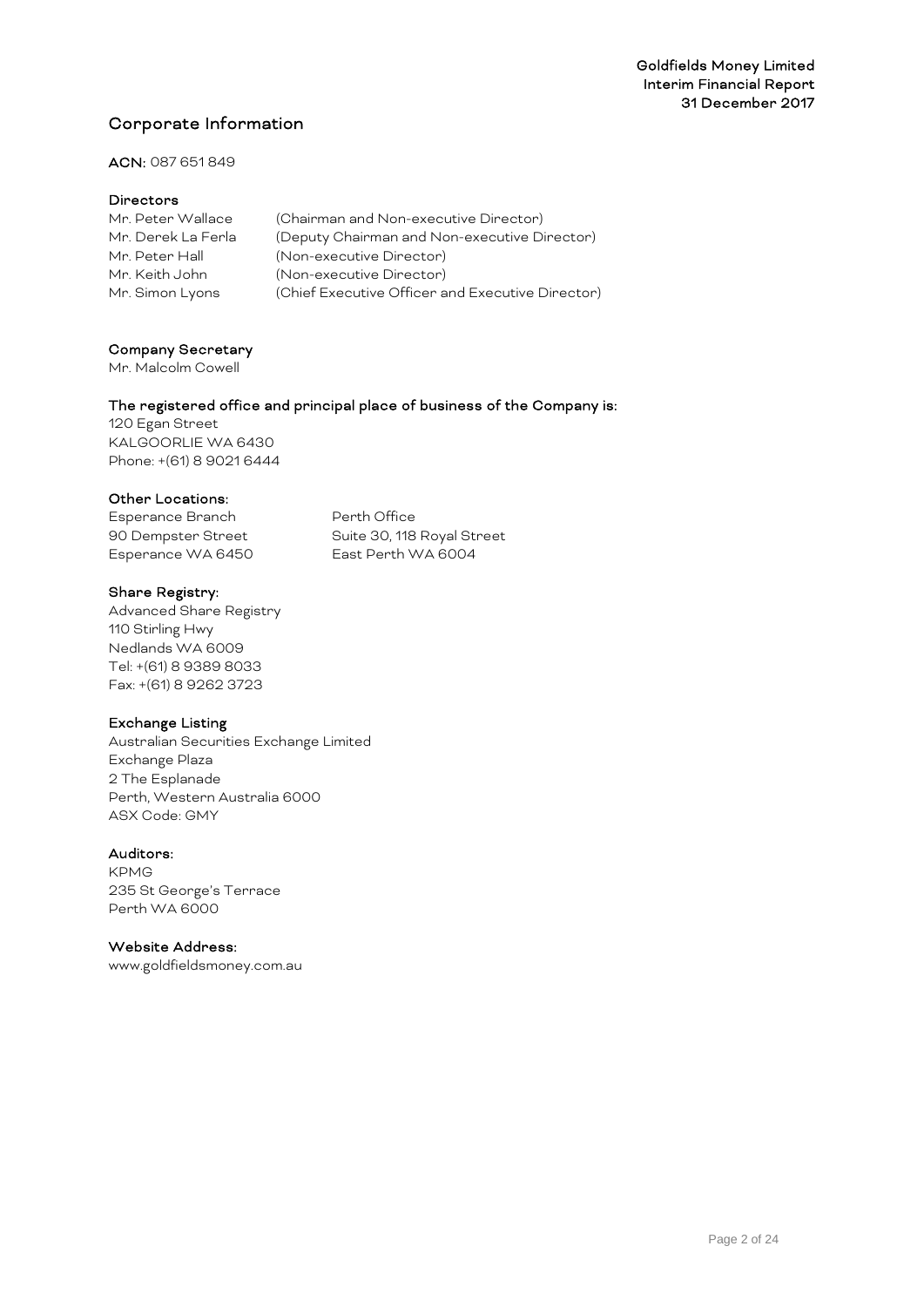# Goldfields Money Limited<br>Interim Financial Report<br>31 December 2017

## **CONTENTS**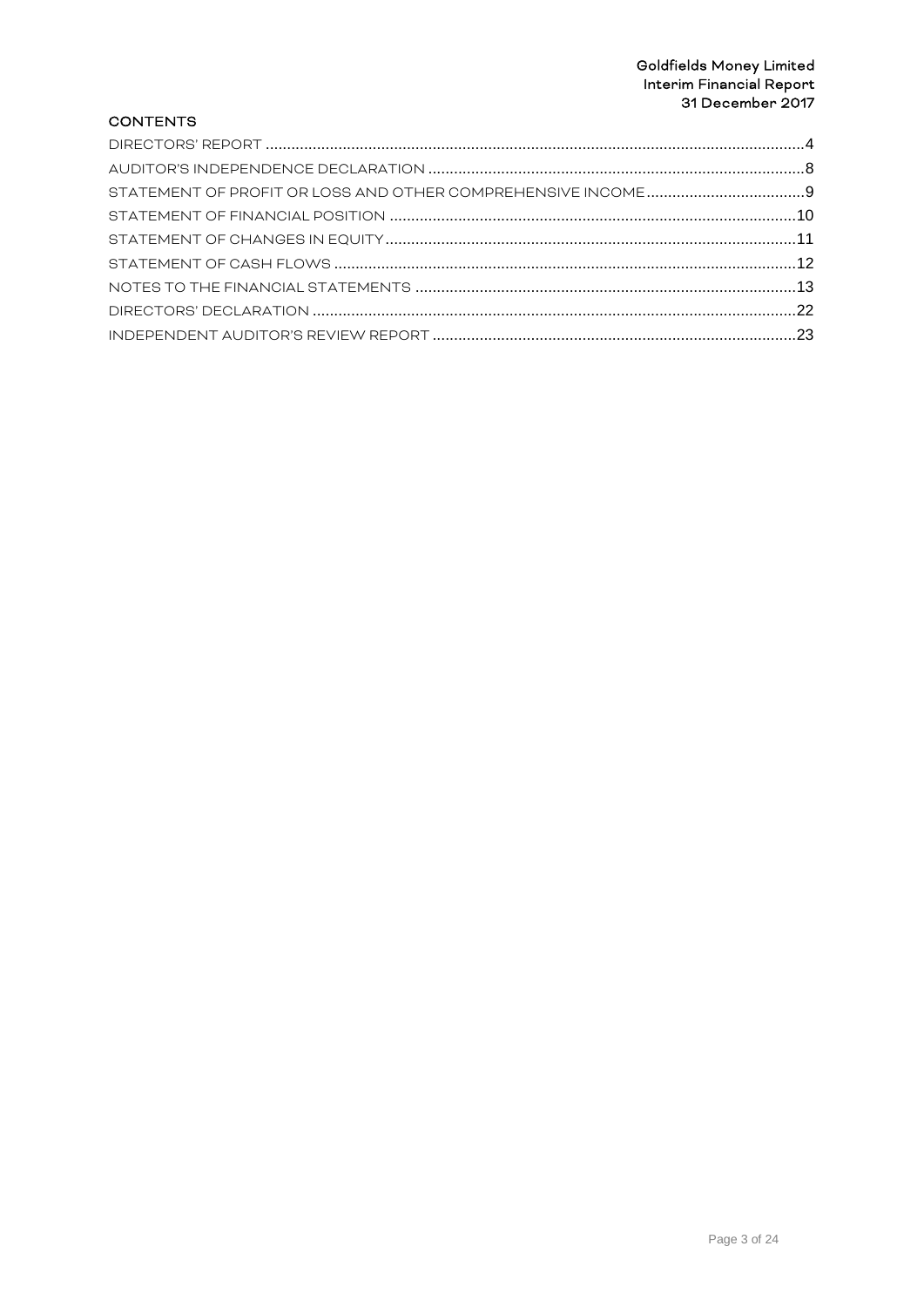## <span id="page-4-0"></span>DIRECTORS' REPORT

Your Directors present their report of Goldfields Money Limited ("Goldfields Money" or the "Company") for the six months ended 31 December 2017.

## DIRECTORS

The names of the Company's Directors in office during the half-year and until the date of this report are set out below. Directors were in office for the entire period unless otherwise stated.

| Mr. Peter Wallace  | Chairman and Non-executive Director            |
|--------------------|------------------------------------------------|
| Mr. Derek La Ferla | Deputy Chairman and Non-executive Director     |
| Mr. Peter Hall     | Non-executive Director                         |
| Mr. Keith John     | Non-executive Director                         |
| Mr. James Austin   | Non-executive Director (until 23 October 2017) |
| Mr. Simon Lyons    | Executive Director (appointed 23 October 2017) |

## PRINCIPAL ACTIVITY

The principal activities of the Company are the provision of a range of banking products and services to existing and new customers. Goldfields Money Limited is an Authorised Deposit-taking Institution (ADI) regulated by the Australian Prudential Regulation Authority (APRA). There were no significant changes in these activities throughout the half-year.

#### OPERATING AND FINANCIAL REVIEW

Key operating and financial metrics for the period are as follows:

| Key Metric                         | 31 December 2017 | 31 December 2016 | Movement  |
|------------------------------------|------------------|------------------|-----------|
| Net interest revenue               | 1,470,565        | 1,380,356        | 6.5%      |
| Non-interest revenue               | 1,070,221        | 556,323          | 92.4%     |
| Net statutory profit/(loss) after  | 62,707           | (632,021)        | n/a       |
| tax                                |                  |                  |           |
| Underlying profit/(loss) after tax | 362,638          | (294,471)        | n/a       |
|                                    | 31 December 2017 | 30 June 2017     | Movement  |
| <b>Total assets</b>                | 227,054,129      | 215,201,362      | 5.3%      |
| Loans                              | 165,727,379      | 157,044,459      | 5.5%      |
| Loans held in off balance sheet    | 34.750.504       | 26.355.626       | 31.9%     |
| facility                           |                  |                  |           |
| Total loans under management       | 200,477,883      | 183,400,085      | 9.3%      |
| Deposits                           | 205.493.559      | 194.134.305      | 5.8%      |
| Ave. Net Interest Margin           | 1.98%            | 1.83%            | 8.2%      |
| Capital adequacy ratio             | 17.86%           | 19.37%           | $(7.9\%)$ |

\*Expressed as absolute change

The Company has recorded statutory profit after tax of \$62,707 for the half-year, a strong turnaround from the comparative period loss after tax of \$632,021. Underlying profit after tax of \$362,638 (31 December 2016: loss of \$294,471 reflecting the contract termination provision recognised in the period) reflects the impact of the transaction costs incurred in relation to the Firstmac takeover response and Finsure merger as discussed further below. The underlying result of the Company reflects the initiatives implemented over the last twelve months to diversify and enhance the Company's earnings, as well as the credit quality inherent within the balance sheet.

The first half of the 2018 financial year has been an eventful period for the Company. The business remained focused on delivery of its new core banking platform to enhance its digital banking capability, as well as the orderly growth of its loan portfolio. An unsolicited takeover bid was lodged by one of the Company's major shareholders (discussed below) and the Directors recommended an alternative transformational merger proposal which is soon to be put to shareholders.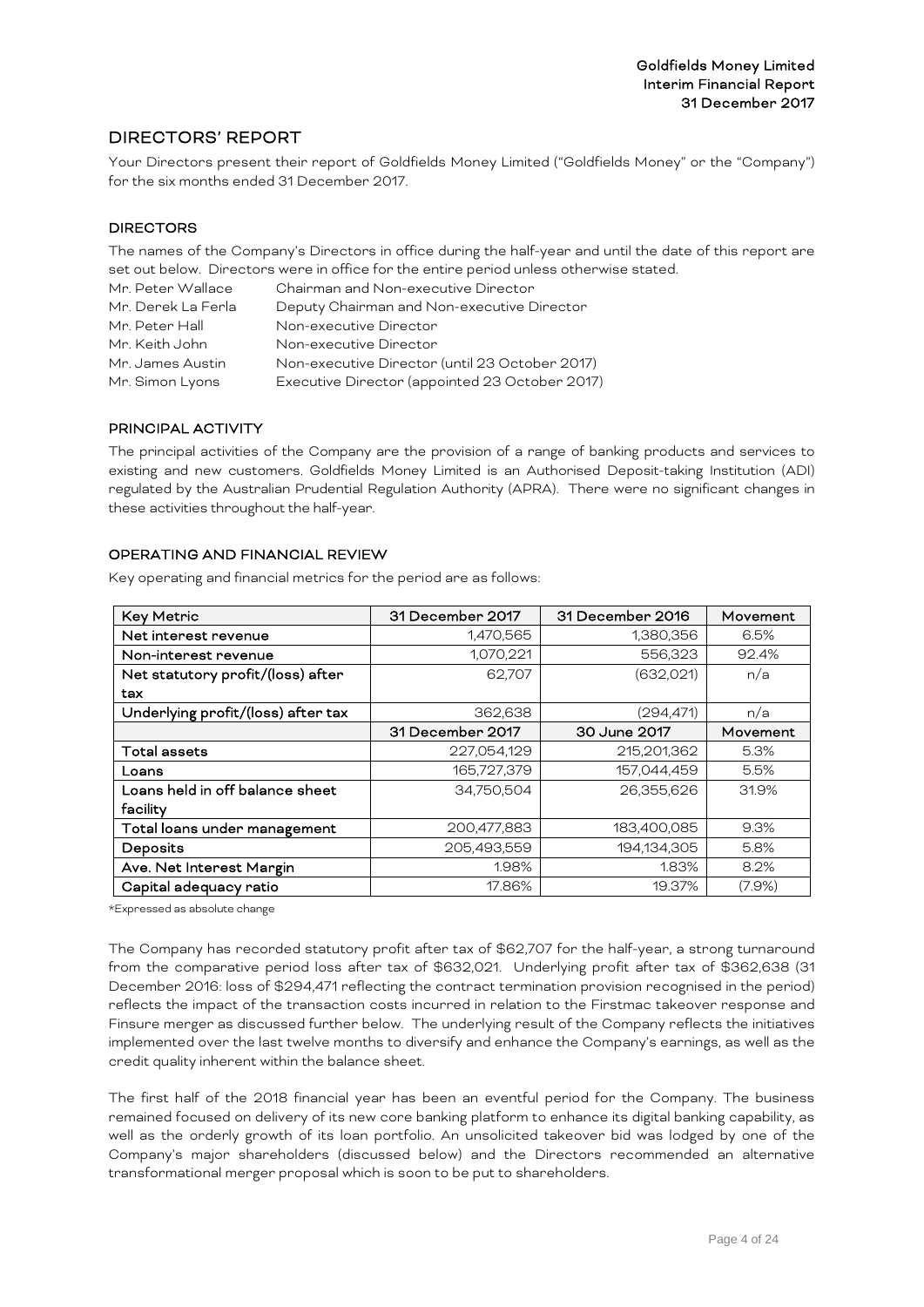## DIRECTORS REPORT (Continued) OPERATING AND FINANCIAL REVIEW (continued)

On 16 October 2017, the Company received an unsolicited take-over from an entity associated with its largest shareholder Firstmac Limited (Firstmac). The initial offer of \$1.12 per share was deemed to be neither fair nor reasonable and below the value range attributed to the Company by EY (acting as independent expert) of \$1.27 to \$1.39. Firstmac subsequently increased its offer to \$1.27 per share which the Directors also recommended that shareholders reject and the offer lapsed on 1 December 2017, without Firstmac obtaining any additional shares in the Company.

At the Company's Annual General Meeting (AGM) on 23 October 2017, three of the resolutions put to shareholders were passed with the resolutions seeking to change the Company's name, refresh the additional 10% placement capacity and the reappointment of Mr. James Austin as director, unsuccessful. Following the AGM, the Company's Chief Executive Officer, Mr. Simon Lyons was appointed to the Board to fill the vacancy caused by the unsuccessful resolution.

On 23 November 2017, the Company and Finsure Holdings Pty Ltd (Finsure) announced the signing of a Process Agreement, which outlined the key commercial terms of a proposal under which the Company will merge with Finsure by acquiring 100% of the diluted shares in Finsure via the issue of Goldfields Money shares. The Process Agreement provided for both entities to mutually complete due diligence, and subject to completion of the due diligence, negotiate in good faith in order to finalise a merger.

On 15 January 2018, the Company announced it had satisfactorily completed the due diligence and agreed terms with Finsure to implement the merger, subject to appropriate approvals being obtained. The merger if approved by shareholders and regulators will be completed through the Company issuing 40.75 million shares to Finsure shareholders. The transaction values the Company's shares at \$1.50 per share. The transaction will result in the Company owning a fast growing national mortgage aggregation and wholesale mortgage business, significantly increasing the Company's scale, access to distribution capabilities and growth prospects.

Goldfields Money continued to grow its asset base in the six-month period while pursuing a strategy to build on its status as an Authorised Deposit-Taking Institution and ultimately become a leading Australian digital bank.

A Company record total of \$23.8 million in new loans were settled during 1HY2018 demonstrating the outcome of the investment made in developing and expanding its distribution capabilities over the last twelve months. New lending continues to be sourced through a combination of direct and mortgage broker based origination. Continued funding of strata finance loans as well as personal loans under the Pioneer Credit arrangement has also contributed to this growth.

Net loan growth of \$8.7 million for the period reflects amounts funded, less the sale of \$10.2 million of loans to Bendigo & Adelaide Bank via its off-balance sheet funding facility and normal run-off. The off-balance sheet funding facility is utilised to manage liquidity and regulatory capital. A further sale of loans into the off-balance sheet facility was completed on 31 January 2018 to allow the company to manage its regulatory capital requirements. Fee and residual income derived from loans held in the off-balance sheet lending facility for the period was \$103,902 (1HY2016: \$107,539).

Net interest income grew 6.5% over the previous comparative period to \$1.47 million (31 December 2016: \$1.38 million), reflecting the growth in the loan book. The net interest margin (adjusted for cost of funding the ATM cash convenience facilities) improved to 1.98% (30 June 2017: 1.83%) reflecting lower cost of funds in the period and the benefit of the higher yielding strata financing that commenced in late FY17.

During the period, the Company continued to provide cash under its Cash Convenience Agreement with Star Payments Systems Pty Ltd (Receivers & Managers Appointed)(Administrators Appointed) (Stargroup) for the company's nationwide ATM network. Stargroup has experienced trading difficulties, and the previous limit of \$30 million was reduced to \$10 million in November 2017 following Stargroup entering receivership.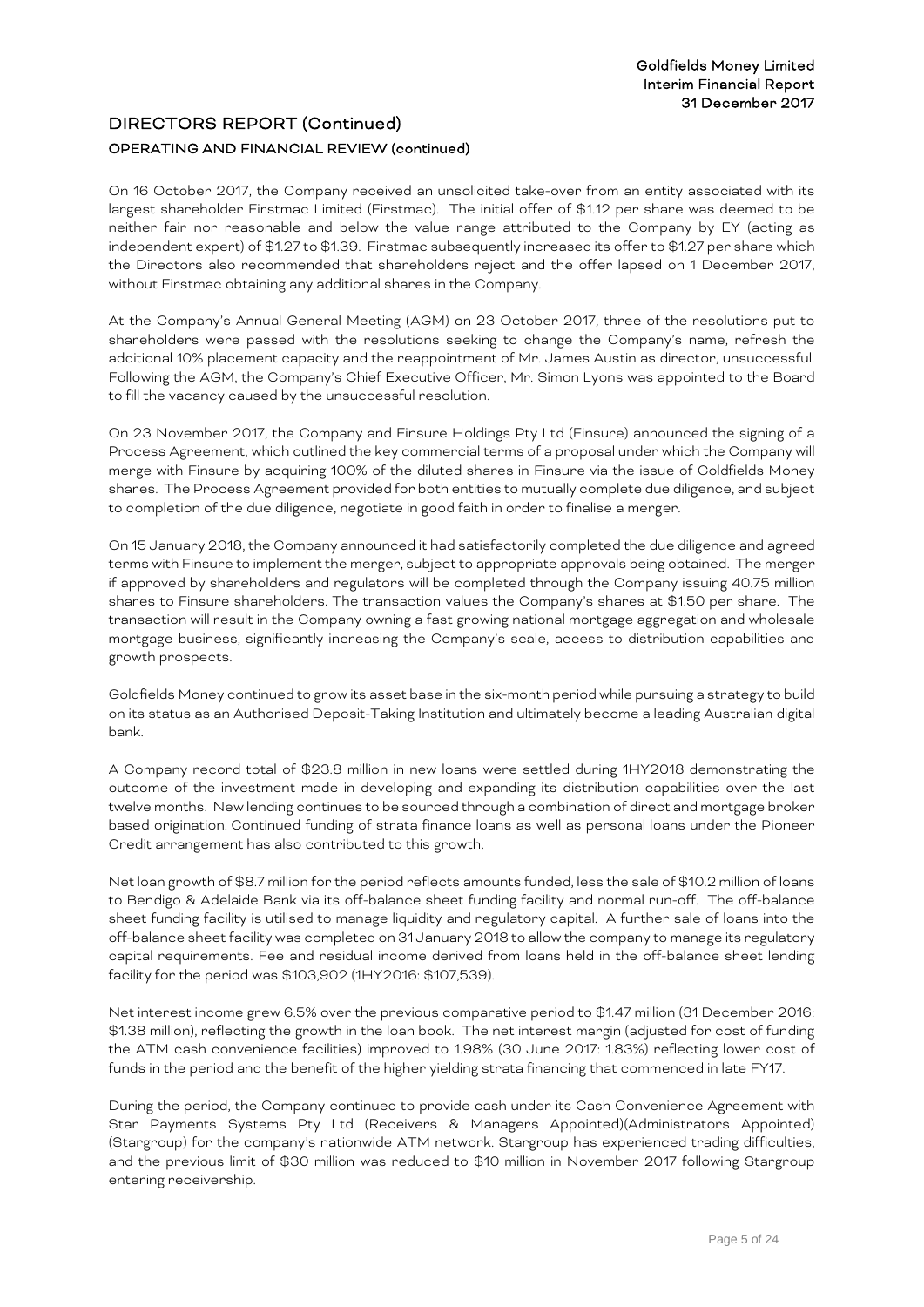## DIRECTORS REPORT (Continued) OPERATING AND FINANCIAL REVIEW (continued)

The receivers and administrator of the various Stargroup entities are working to finalise a proposal that is likely to see the business to continue to operate with the Goldfields Money facility intact.

The Company commenced two additional ATM Cash Convenience bailment agreements during the half for smaller limits of \$3.0 million and \$0.5 million respectively, which will contribute to the Company's noninterest revenue going forward. Total cash convenience revenue for the period totaled \$721,000 (31 December 2016: \$133,464). Funding of new lending as well as the Cash Convenience arrangements has seen an increase in deposit funding of \$11.4 million. Goldfields Money secures term deposits from a number of sources providing flexibility to meet its funding needs, including for the ATM Cash Convenience arrangements. Term deposit inflows were curbed in August 2017 when it became apparent the Stargroup Cash Convenience Agreement was not likely to be fully utilised.

Loans in arrears greater than 30 and 90 days as at 31 December 2017 were 1.10% and 0.21% respectively of loans and advances (31 December 2016: 1.11% and 0.67% respectively). Loans in arrears predominantly comprise loans secured by residential and/or commercial property with no additional provisioning charge recognised. Two specific provisions recognised at 30 June 2017 were fully utilised during the period with no additional provision required.

Continued refinement to the collective provision resulted in a small reduction to the provision, whilst the specific provision previously recognised was largely utilised. Intangible assets increased by \$0.7 million due to costs capitalised associated with the development of the new core banking system (refer below for further details).

Goldfields Money's regulatory capital ratio was 17.86% as at 31 December 2017. This remains above the Board approved minimum of 17.5% (and APRA requirement of 16.5%). The business expects to continue to use its off-balance sheet lending facility to recycle regulatory capital for new lending. A further \$25 million remains available as at 31 December 2017 in the off-balance sheet lending facility.

The Company's regulatory capital ratio has been impacted by the one-off costs incurred in responding to the Firstmac takeover offer and the merger with Finsure. Transaction costs of \$444,341 were incurred during the period.

Central to the Company's strategy is the transition to a new core banking system which the Company expects to go live in the first half of calendar year 2018. The Company is pioneering deployment of the world's top rated banking platform which is being launched in Australia by Temenos. The new core banking system is specifically being designed for the Australian market. Goldfields Money Limited is deploying the new core banking service via a software as a service (SaaS) model. This provides the business with an opportunity to significantly scale up its operations in a cost effective manner.

Goldfields Money will continue to focus on building the distribution and origination capability of the business, the completion of the merger with Finsure and the transition to the new core banking platform in the second half of FY2018.

## SIGNIFICANT CHANGES IN THE STATE OF AFFAIRS

There were no significant changes in the state of affairs of the Company during the financial half-year.

## EVENTS SUBSEQUENT TO BALANCE DATE

On 15 January 2018, the Company announced it had reached agreement to progress a merger with Finsure Holdings Pty Ltd (Finsure). The merger (once all necessary approvals are obtained) will result in the Company issuing 40,750,000 ordinary shares to acquire the shares of Finsure. EY has been engaged as an independent expert to opine on the transaction, and the Notice of Meeting and Explanatory Meeting are expected to be dispatched to shareholders in March 2018.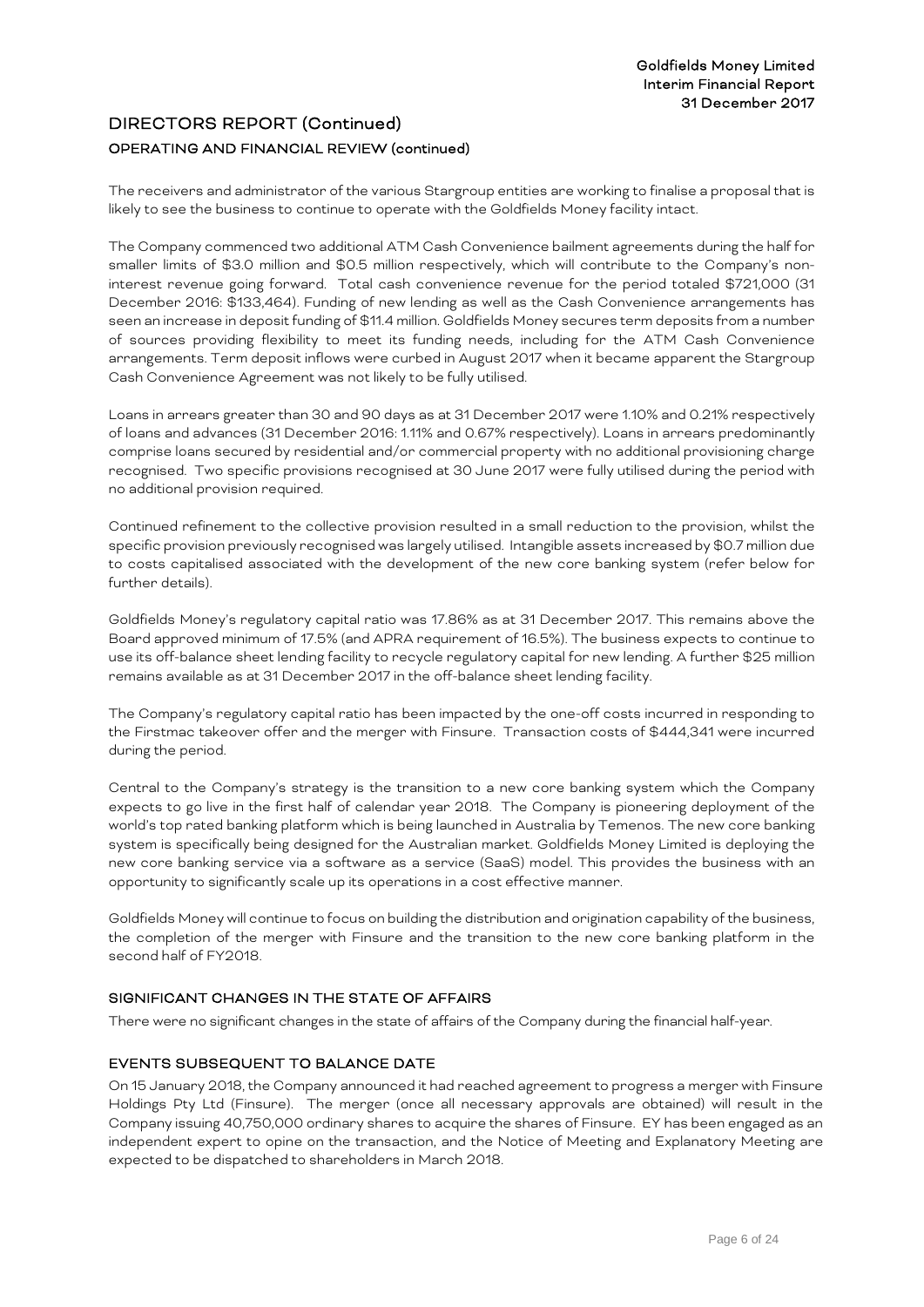## DIRECTORS REPORT (Continued)

On 31 January 2018, the Company sold a further \$10.0 million of residential loans into the off balance sheet facility with Bendigo & Adelaide Bank Limited as part of its ongoing capital management process.

## AUDITOR'S INDEPENDENCE DECLARATION

A copy of the auditor's independence declaration as required under section 307C of the Corporations Act 2001 is set out immediately after this directors' report.

This report is made in accordance with a resolution of directors, pursuant to section 306(3)(a) of the Corporations Act 2001.

Peter Wallace Chairman and Non-executive Director Dated this 26th day of February 2018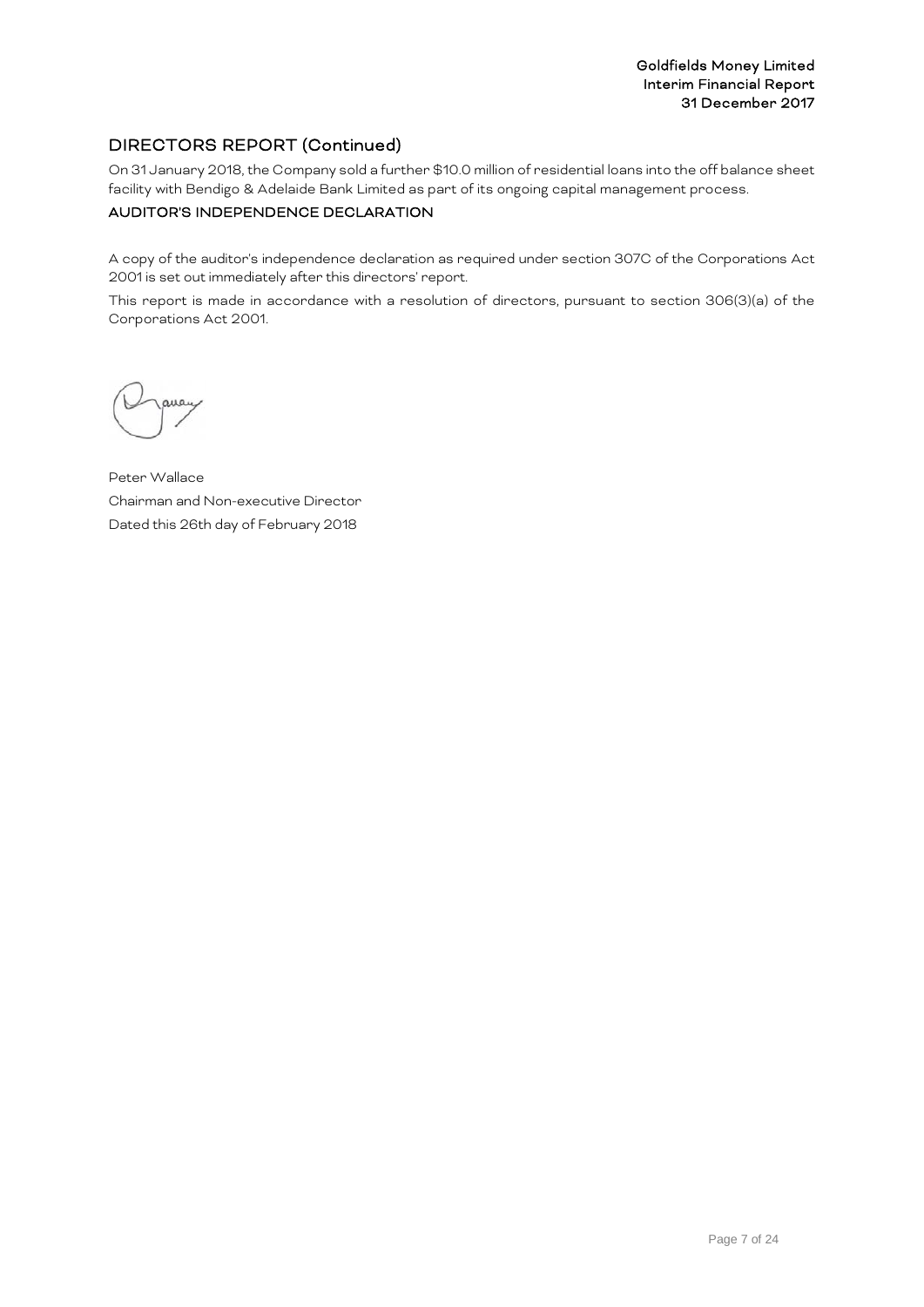

## Lead Auditor's Independence Declaration under Section 307C of the Corporations Act 2001

## To the Directors of Goldfields Money Limited

I declare that, to the best of my knowledge and belief, in relation to the review of Goldfields Money Limited for the half-year ended 31 December 2017 there have been:

- i. no contraventions of the auditor independence requirements as set out in the Corporations Act 2001 in relation to the review; and
- ii. no contraventions of any applicable code of professional conduct in relation to the review.

KPMC+

KPMG

Mana Trina

Maria Trinci Partner

Perth 26 February 2018

Page 8 of 24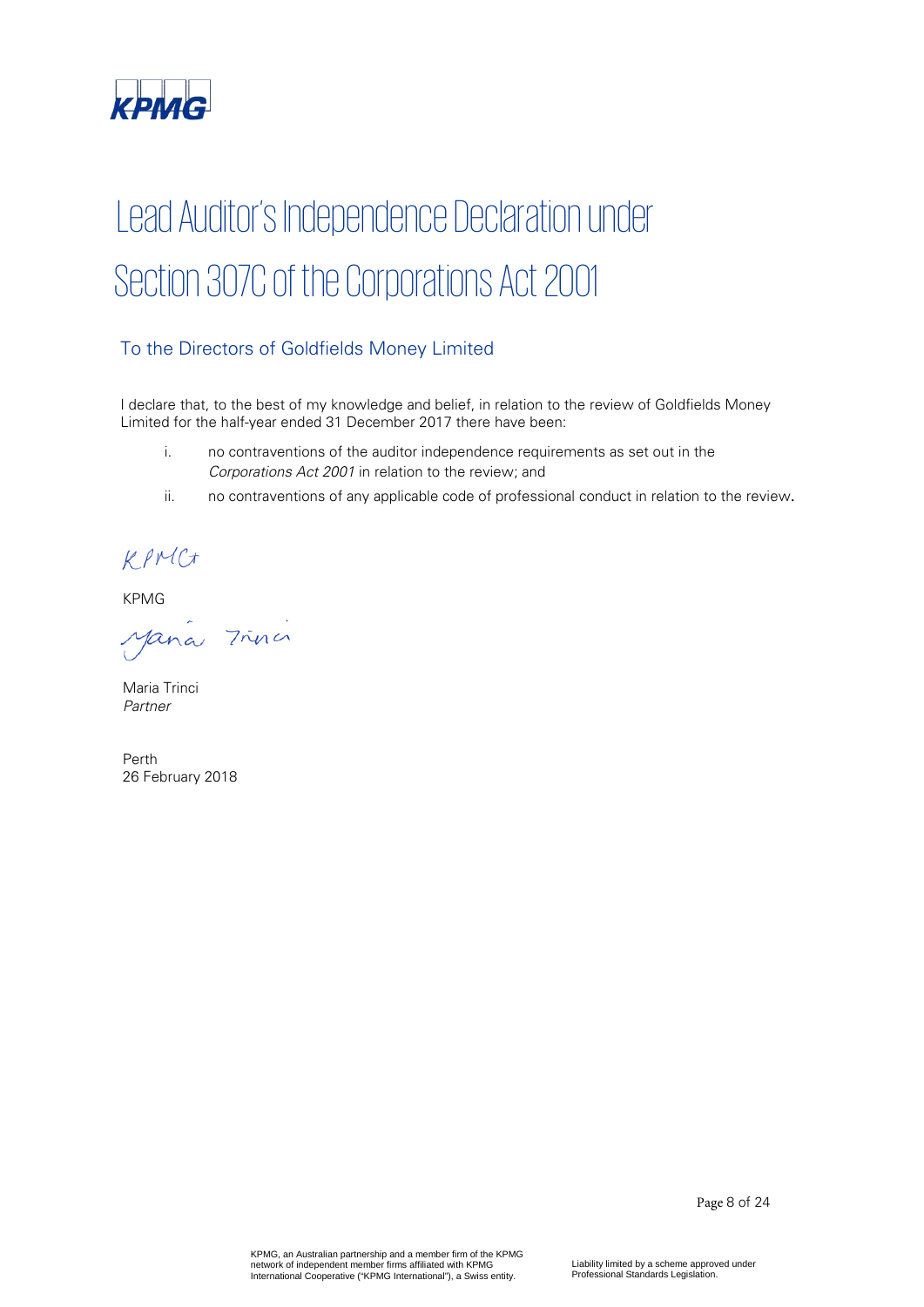## <span id="page-9-0"></span>STATEMENT OF PROFIT OR LOSS AND OTHER COMPREHENSIVE INCOME FOR THE SIX MONTHS ENDED 31 DECEMBER 2017

|                                                                | <b>Note</b>    |             |             |
|----------------------------------------------------------------|----------------|-------------|-------------|
|                                                                |                | 31 Dec 2017 | 31 Dec 2016 |
|                                                                |                | \$          | \$          |
|                                                                |                |             |             |
| Interest revenue                                               | 5              | 3,981,532   | 3,172,484   |
| Interest expense                                               | 5              | (2,510,967) | (1,792,128) |
| Net interest revenue                                           |                | 1,470,565   | 1,380,356   |
| Non-interest revenue                                           | 6              | 1,070,221   | 556,323     |
| Impairment write-back/(expense) on loans and advances          |                | 22,590      | (110, 201)  |
| Other expenses                                                 | $\overline{7}$ | (2,470,401) | (2,720,318) |
|                                                                |                |             |             |
| Profit/(Loss) before income tax                                |                | 92,975      | (893, 840)  |
| Income tax (expense)/benefit                                   | 8              | (30, 268)   | 261,819     |
| Profit/(Loss) for the period                                   |                | 62,707      | (632,021)   |
| Other comprehensive income                                     |                |             |             |
| Items that may be reclassified subsequently to profit and loss |                |             |             |
| Total comprehensive income for the period                      |                | 62,707      | (632, 021)  |
|                                                                |                |             |             |
| Basic earnings per share (cents)                               | 18             | 0.28        | (3.5)       |
| Diluted earnings per share (cents)                             | 18             | 0.27        | (3.5)       |

The accompanying notes form part of these financial statements.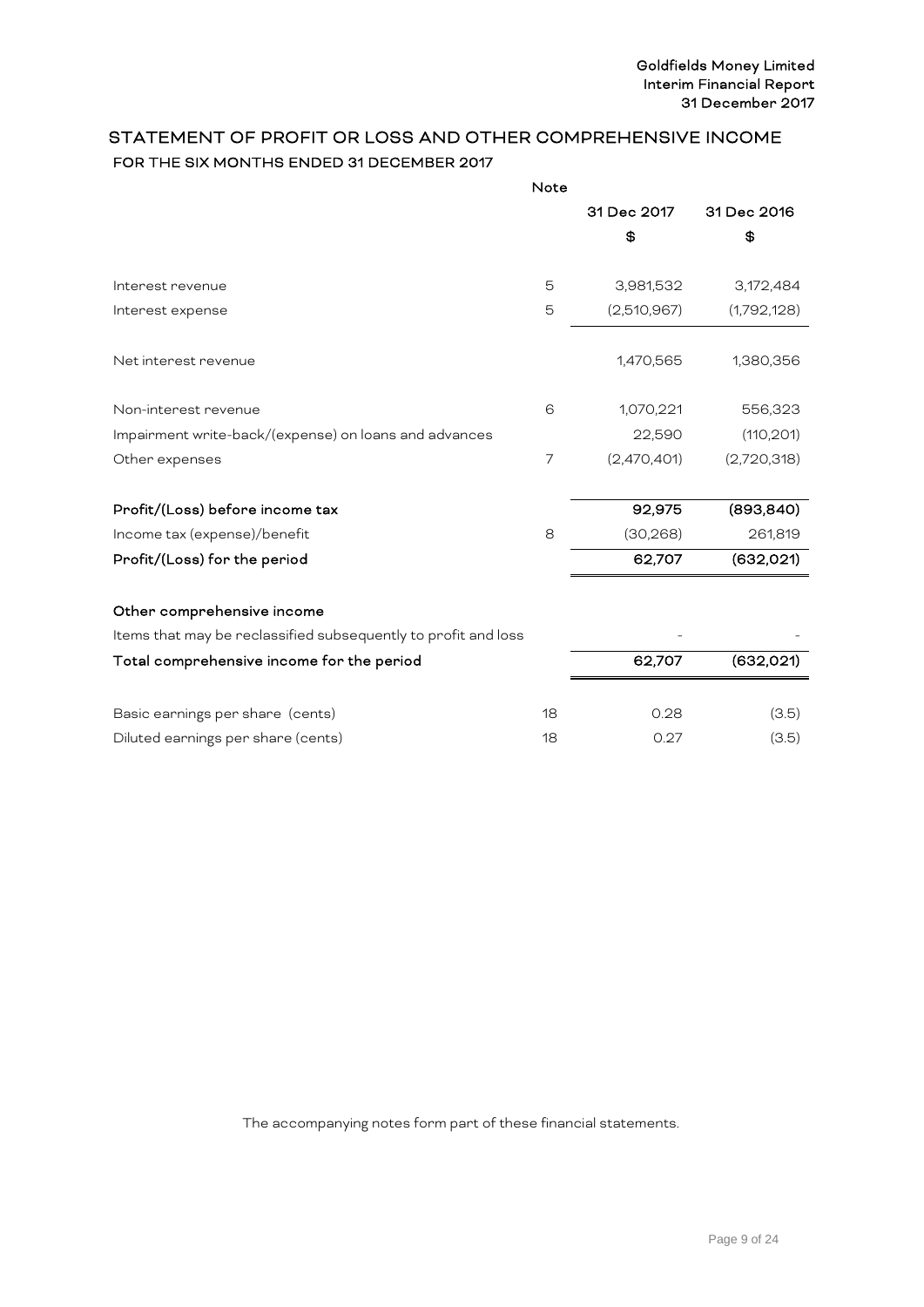## <span id="page-10-0"></span>STATEMENT OF FINANCIAL POSITION AS AT 31 DECEMBER 2017

|                                                   | Note | 31 Dec 2017 | 30 Jun 2017 |
|---------------------------------------------------|------|-------------|-------------|
|                                                   |      | \$          | \$          |
| <b>ASSETS</b>                                     |      |             |             |
| Cash and cash equivalents                         | 9    | 14,744,236  | 16,223,367  |
| Due from other financial institutions             |      | 31,471,563  | 26,939,505  |
| Loans and advances                                | 11   | 165,727,379 | 157,044,459 |
| Other financial assets                            | 10   | 11,482,153  | 11,510,426  |
| Other assets                                      |      | 1,038,399   | 1,647,097   |
| Property, plant and equipment                     |      | 867,135     | 787,812     |
| Intangible assets                                 |      | 1,155,003   | 450,167     |
| Deferred tax assets                               |      | 568,261     | 598,529     |
| <b>TOTAL ASSETS</b>                               |      | 227,054,129 | 215,201,362 |
| <b>LIABILITIES</b>                                |      |             |             |
| Deposits                                          |      | 205,493,559 | 194,134,305 |
| Creditors and other payables                      |      | 922,970     | 633,832     |
| Provisions                                        |      | 259,335     | 225,782     |
| <b>TOTAL LIABILITIES</b>                          |      | 206,675,864 | 194,993,919 |
|                                                   |      |             |             |
| <b>NET ASSETS</b>                                 |      | 20,378,265  | 20,207,443  |
| EQUITY ATTRIBUTABLE TO EQUITY HOLDERS             |      |             |             |
| Contributed equity                                |      |             |             |
| Issued capital                                    |      | 19,349,846  | 19,349,846  |
| Other contributed equity                          |      | 1,830,600   | 1,830,600   |
| Equity raising costs                              |      | (1,394,499) | (1,394,499) |
| Total contributed equity                          |      | 19,785,947  | 19,785,947  |
| Property, plant and equipment revaluation reserve |      | 97,364      | 97,364      |
| Available for sale financial assets reserve       |      | 205,053     | 205,053     |
| Share-based payments reserve                      |      | 194,809     | 86,694      |
| General reserve for credit losses                 |      | 341,711     | 341,711     |
| Retained earnings                                 |      | (246, 619)  | (309, 326)  |
|                                                   |      | 20,378,265  | 20,207,443  |
|                                                   |      |             |             |

The accompanying notes form part of these financial statements

.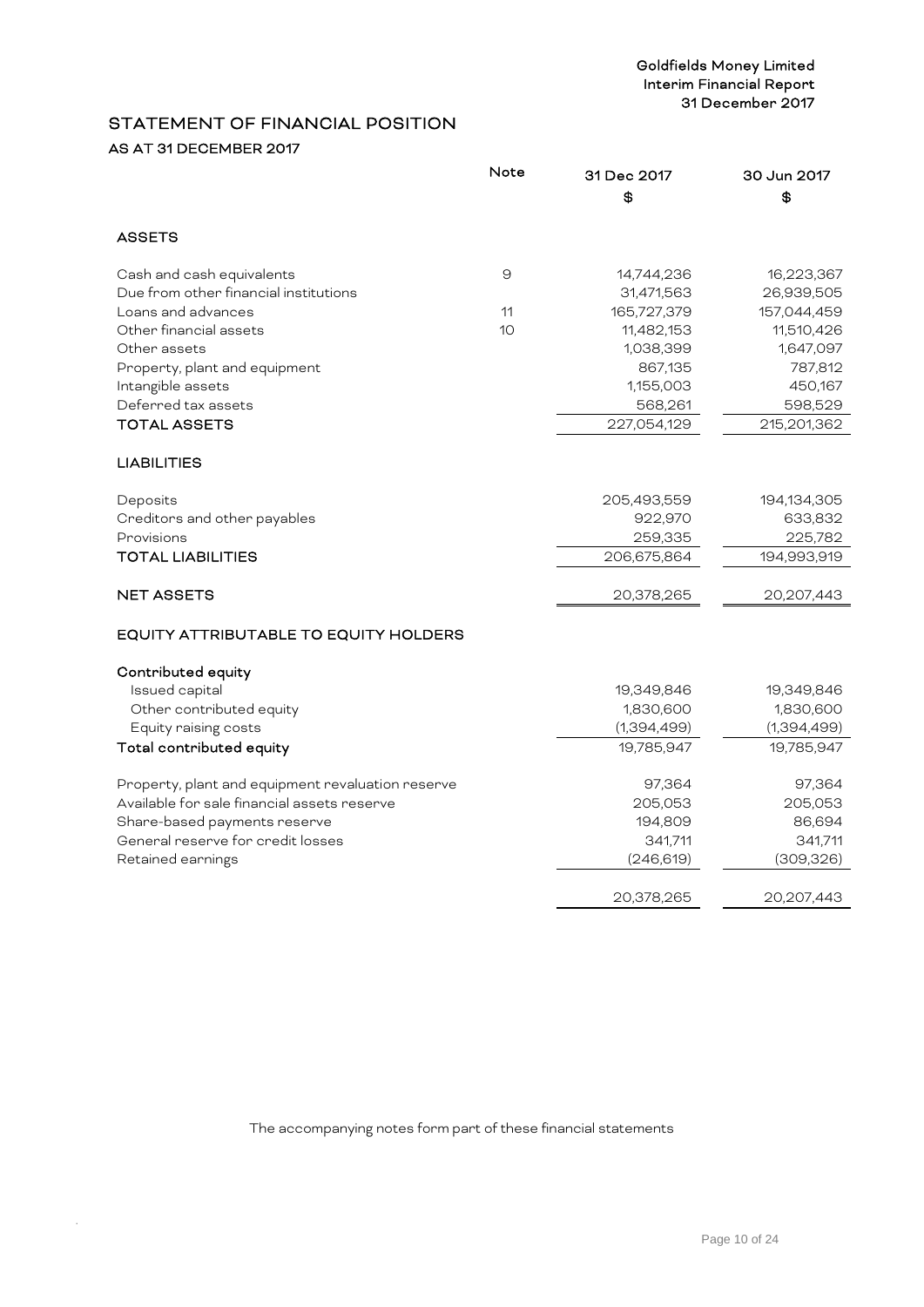## STATEMENT OF CHANGES IN EQUITY

| FOR THE SIX MONTHS ENDED 31 DECEMBER 2017 |  |
|-------------------------------------------|--|
|-------------------------------------------|--|

<span id="page-11-0"></span>

| Attributable to equity holders                            | Issued<br>Capital | Other<br>Contributed<br>Equity | Equity<br>Raising<br>Costs | Property,<br>Plant and<br>Equipment<br>Revaluation<br>Reserve | Available for<br>Sale Financial<br>Assets<br>Revaluation<br>Reserve | General<br>Reserve for<br>Credit<br>Losses | Share-<br>based<br>Payments<br>Reserve | Retained<br>Earnings | <b>Total Equity</b> |
|-----------------------------------------------------------|-------------------|--------------------------------|----------------------------|---------------------------------------------------------------|---------------------------------------------------------------------|--------------------------------------------|----------------------------------------|----------------------|---------------------|
|                                                           | \$                | \$                             | \$                         | \$                                                            | \$                                                                  | \$                                         | \$                                     | \$                   | \$                  |
| Balance at 1 July 2016                                    | 15,062,064        | 1,830,600                      | (1,208,329)                | 190,549                                                       |                                                                     | 319,551                                    |                                        | 673,666              | 16,868,101          |
| (Loss) for the period                                     |                   |                                |                            |                                                               |                                                                     |                                            |                                        | (632,021)            | (632,021)           |
| Other comprehensive income                                |                   |                                |                            |                                                               |                                                                     |                                            |                                        |                      |                     |
| Total comprehensive income                                |                   |                                |                            |                                                               |                                                                     |                                            | $\sim$                                 | (632,021)            | (632,021)           |
| Transactions with owners of                               |                   |                                |                            |                                                               |                                                                     |                                            |                                        |                      |                     |
| the Company                                               |                   |                                |                            |                                                               |                                                                     |                                            |                                        |                      |                     |
| Balance at 31 December 2016                               | 15,062,064        | 1,830,600                      | (1,208,329)                | 190,549                                                       | $\overline{\phantom{a}}$                                            | 319,551                                    |                                        | 41,645               | 16,236,080          |
| Balance at 1 July 2017                                    | 19,349,846        | 1,830,600                      | (1,394,499)                | 97,364                                                        | 205,053                                                             | 341,711                                    | 86,694                                 | (309, 326)           | 20,207,443          |
| Profit for the period                                     |                   |                                |                            |                                                               |                                                                     |                                            |                                        | 62,707               | 62,707              |
| Other comprehensive income                                |                   |                                |                            | $\overline{\phantom{a}}$                                      |                                                                     |                                            | $\sim$                                 |                      |                     |
| Total comprehensive income<br>Transactions with owners of |                   |                                |                            |                                                               |                                                                     |                                            |                                        | 62,707               | 62,707              |
| the Company                                               |                   |                                |                            |                                                               |                                                                     |                                            |                                        |                      |                     |
| Cost of share-based payments                              |                   |                                |                            |                                                               |                                                                     | $\sim$                                     | 108,115                                |                      |                     |
| Balance at 31 December 2017                               | 19,349,846        | 1,830,600                      | (1,394,499)                | 97,364                                                        | 205,053                                                             | 341,711                                    | 194,809                                | (246, 619)           | 20,378,265          |

The accompanying notes form part of these financial statements.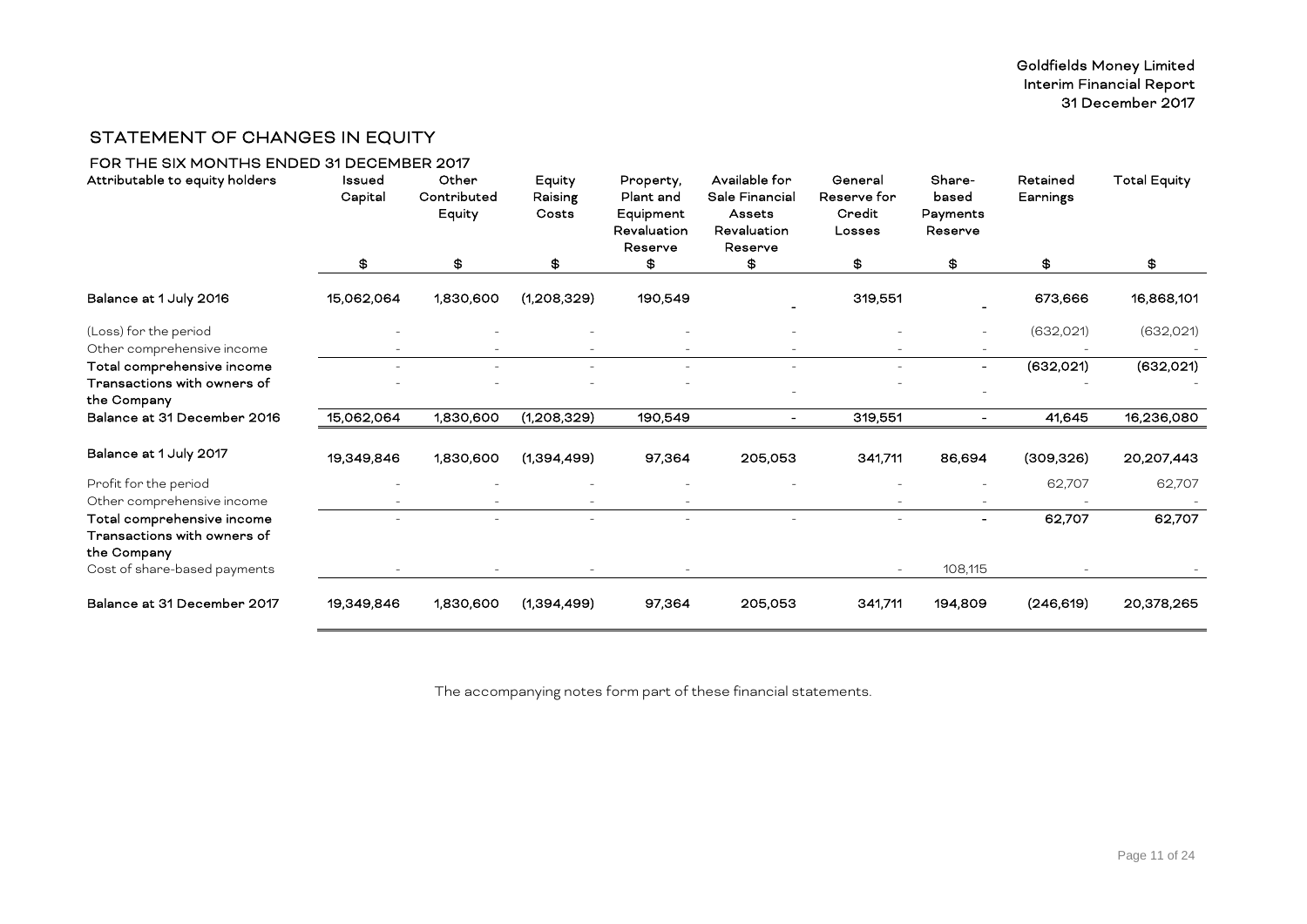## Goldfields Money Limited Interim Financial Report 31 December 2017

## <span id="page-12-0"></span>STATEMENT OF CASH FLOWS

FOR THE SIX MONTHS ENDED 31 DECEMBER 2017

|                                                         | <b>Note</b> | 31 Dec 2017 | 31 Dec 2016 |
|---------------------------------------------------------|-------------|-------------|-------------|
|                                                         |             | \$          | \$          |
| CASH FLOWS FROM OPERATING ACTIVITIES                    |             |             |             |
| Interest received                                       |             | 3,997,904   | 3,333,498   |
| Interest and other finance costs paid                   |             | (1,826,633) | (1,870,060) |
| Fees and commissions received                           |             | 1,541,004   | 402,916     |
| Dividends received                                      |             | 11,830      | 11,830      |
| Other income                                            |             | 105,592     | 141,577     |
| Net increase in loans, advances and other receivables   |             | (8,611,424) | (7,463,355) |
| Net increase in deposits and other borrowings           |             | 10,674,919  | 23,819,837  |
| Payments to suppliers and employees                     |             | (1,963,227) | (2,479,894) |
| Net cash from operating activities                      |             | 3,929,965   | 15,896,349  |
| CASH FLOWS FROM INVESTING ACTIVITIES                    |             |             |             |
| Net (payments)/ receipts for investments                |             | (4,576,049) | (3,504,366) |
| Payments for property, plant and equipment              |             | (128, 210)  | (198, 862)  |
| Payments for intangible assets                          |             | (704, 837)  | (127, 275)  |
| Net cash used in investing activities                   |             | (5,409,096) | (3,830,503) |
| Net increase/(decrease) in cash held                    |             | (1,479,131) | 12,065,846  |
| Cash and cash equivalents at beginning of the<br>period |             | 16,223,367  | 2,433,831   |
| Cash and cash equivalents at the end of the period      | 9           | 14,744,236  | 14,499,677  |

The accompanying notes form part of these financial statements.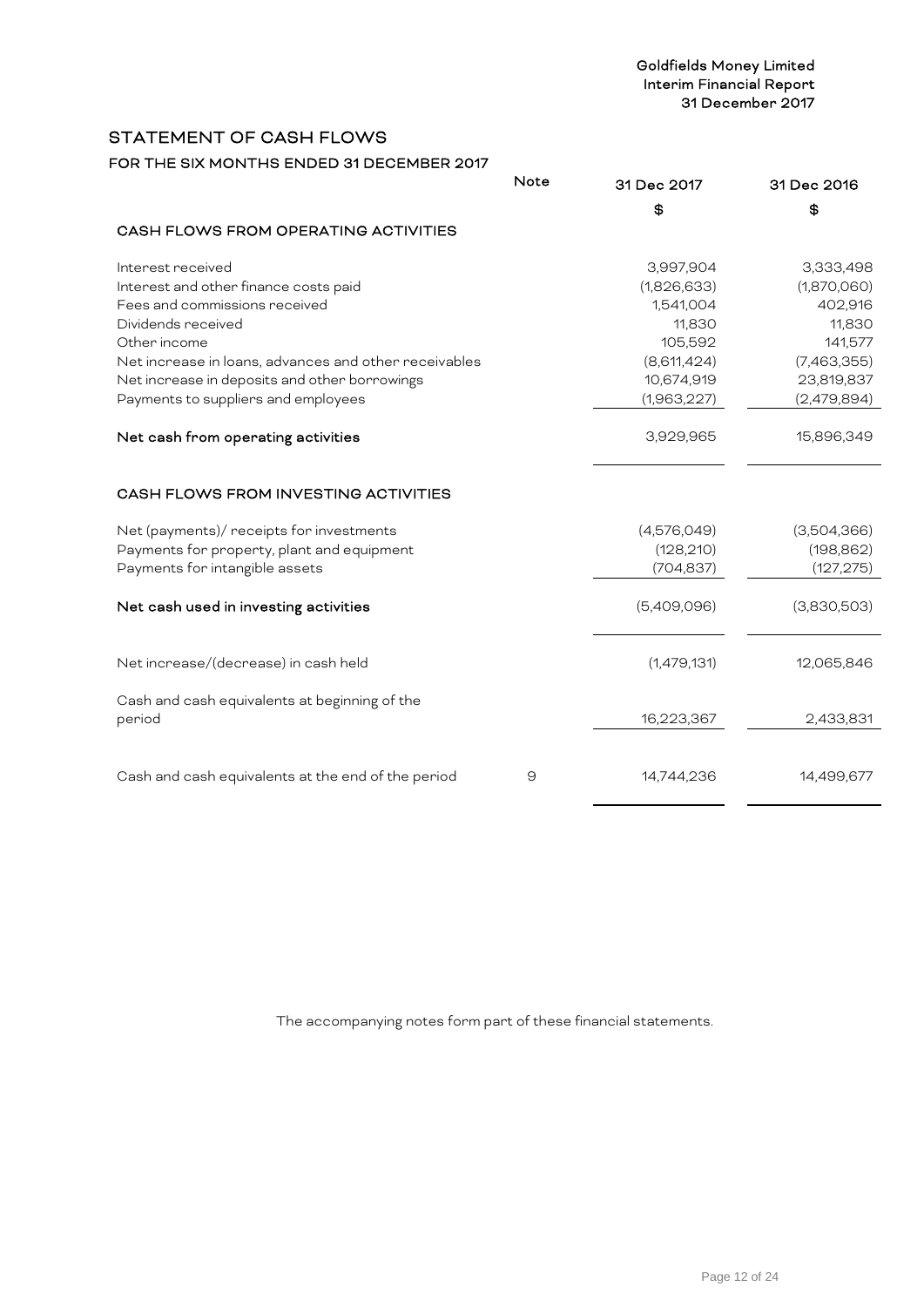#### <span id="page-13-0"></span>1. CORPORATE INFORMATION

The interim financial statements of the Company for the six months ended 31 December 2017 were authorised for issue in accordance with a resolution of the directors on 23 February 2018.

Goldfields Money Limited is a limited company incorporated and domiciled in Australia whose shares are publically traded. The principal activities of the company are the provision of financial products and services.

## 2. BASIS OF PREPARATION

The interim financial statements for the six months ended 31 December 2017 have been prepared in accordance with Australian Accounting Standard AASB 134 'Interim Financial Reporting' and the Corporations Act 2001, as appropriate for for-profit oriented entities. Compliance with AASB 134 ensures compliance with International Financial Reporting Standard IAS 34 'Interim Financial Reporting'.

The interim financial statements do not include all the information and disclosures required in the annual financial statements, and should be read in conjunction with the Company's annual financial statements as at 30 June 2017.

These financial statements were authorised for issue by the Company's Board of Directors on 25 February 2018.

## 3. CRITICAL ACCOUNTING ESTIMATES AND SIGNIFICANT JUDGEMENTS

The preparation of the financial report in conformity with Australian Accounting Standards requires the use of certain critical accounting estimates. It also requires management to exercise judgement in the process of applying the accounting policies. In preparing this half-year financial report, the significant judgements made by management in applying the Company's accounting policies and key sources of estimation uncertainty were the same as those that applied to the annual financial report for the year ended 30 June 2017.

Estimates and judgements are continually evaluated and are based on historical experience and other factors, including reasonable expectations of future events.

Management believes the estimates used in preparing the financial report are reasonable. Actual results in the future may differ from those reported and therefore it is reasonably possible, on the basis of existing knowledge, that outcomes within the next financial year that are different from our assumptions and estimates could require an adjustment to the carrying amounts of the assets and liabilities reported.

## 4. CHANGES IN ACCOUNTING POLICY, ACCOUNTING STANDARDS AND INTERPRETATIONS

The same accounting policies and methods of computation have been followed in this interim financial report as were applied in the most recent annual financial statements.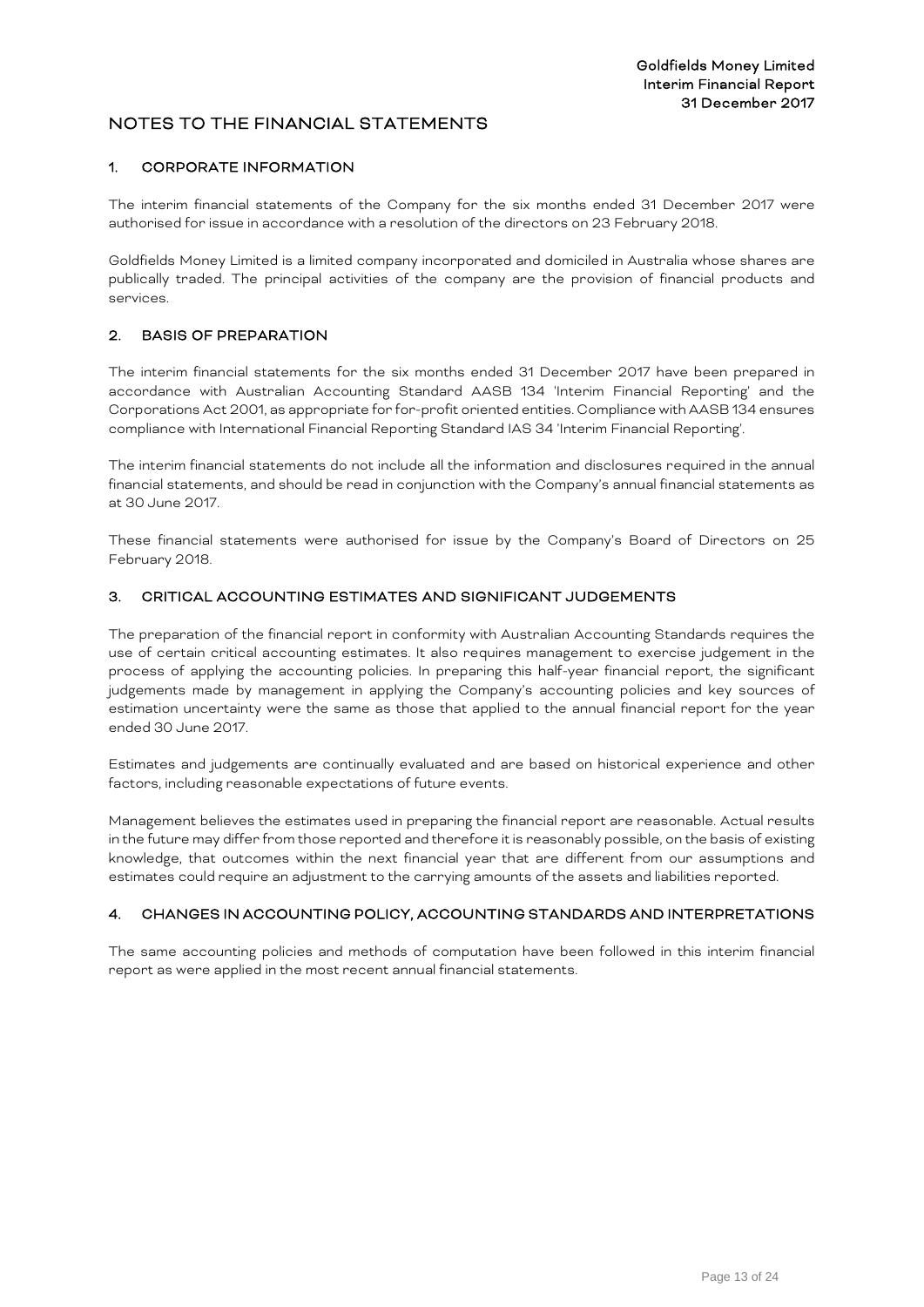|    |                                       | 31 Dec<br>2017 | 31 Dec<br>2016 |
|----|---------------------------------------|----------------|----------------|
|    |                                       | \$             | \$             |
| 5. | INTEREST REVENUE AND INTEREST EXPENSE |                |                |
|    | <b>INTEREST REVENUE</b>               |                |                |
|    | Loans and advances                    | 3,470,276      | 2,841,470      |
|    | Deposits with other institutions      | 511,256        | 331,014        |
|    |                                       | 3,981,532      | 3,172,484      |
|    | <b>INTEREST EXPENSE</b>               |                |                |
|    | Interest on deposits                  | 2,510,967      | 1,792,128      |
| 6. | NON-INTEREST REVENUE AND INCOME       |                |                |
|    | Lending fees                          | 12,645         | 22,668         |
|    | Commissions and other fees            | 219,154        | 246,784        |
|    | Cash convenience fee income           | 721,000        | 133,464        |
|    | Dividends received                    | 11,830         | 11,830         |
|    | Other                                 | 105,592        | 141,577        |
|    |                                       | 1,070,221      | 556,323        |
| 7. | <b>OTHER EXPENSES</b>                 |                |                |
|    | Staff related costs                   |                |                |
|    | Salaries and wages                    | 611,049        | 837,938        |
|    | Superannuation                        | 93,128         | 90,649         |
|    | Contractors                           | 36,661         | 108,886        |
|    | Share-based payments                  | 108,115        |                |
|    | Other                                 | 99,814         | 67,716         |
|    | Depreciation                          | 48,877         | 32,421         |
|    | Amortisation                          |                | 88,464         |
|    | Provision for termination of contract |                | 475,000        |
|    | Advertising and promotions            | 57,128         | 55,472         |
|    | Directors' fees                       | 156,603        | 106,763        |
|    | Computer system and software costs    | 50,304         | 136,956        |
|    | Communication and website costs       | 175,325        | 127,443        |
|    | Insurance costs                       | 70,699         | 46,374         |
|    | Accounting, audit and legal costs     | 128,222        | 133,274        |
|    | Products and services delivery costs  | 138,948        | 185,510        |
|    | Occupancy costs                       | 93,761         | 79,992         |
|    | ASX and registry fees                 | 21,891         | 22,363         |
|    | General administrative costs          | 135,535        | 125,097        |
|    | Transaction costs (i)                 | 444,341        |                |
|    | Total other expenses                  | 2,470,401      | 2,720,318      |

(i) The Company has incurred transaction costs of \$444,341 as it responded to the unsolicited takeover offer by Firstmac Holdings Limited, considered alternative proposals and progressed the merger with Finsure Holding Pty Ltd.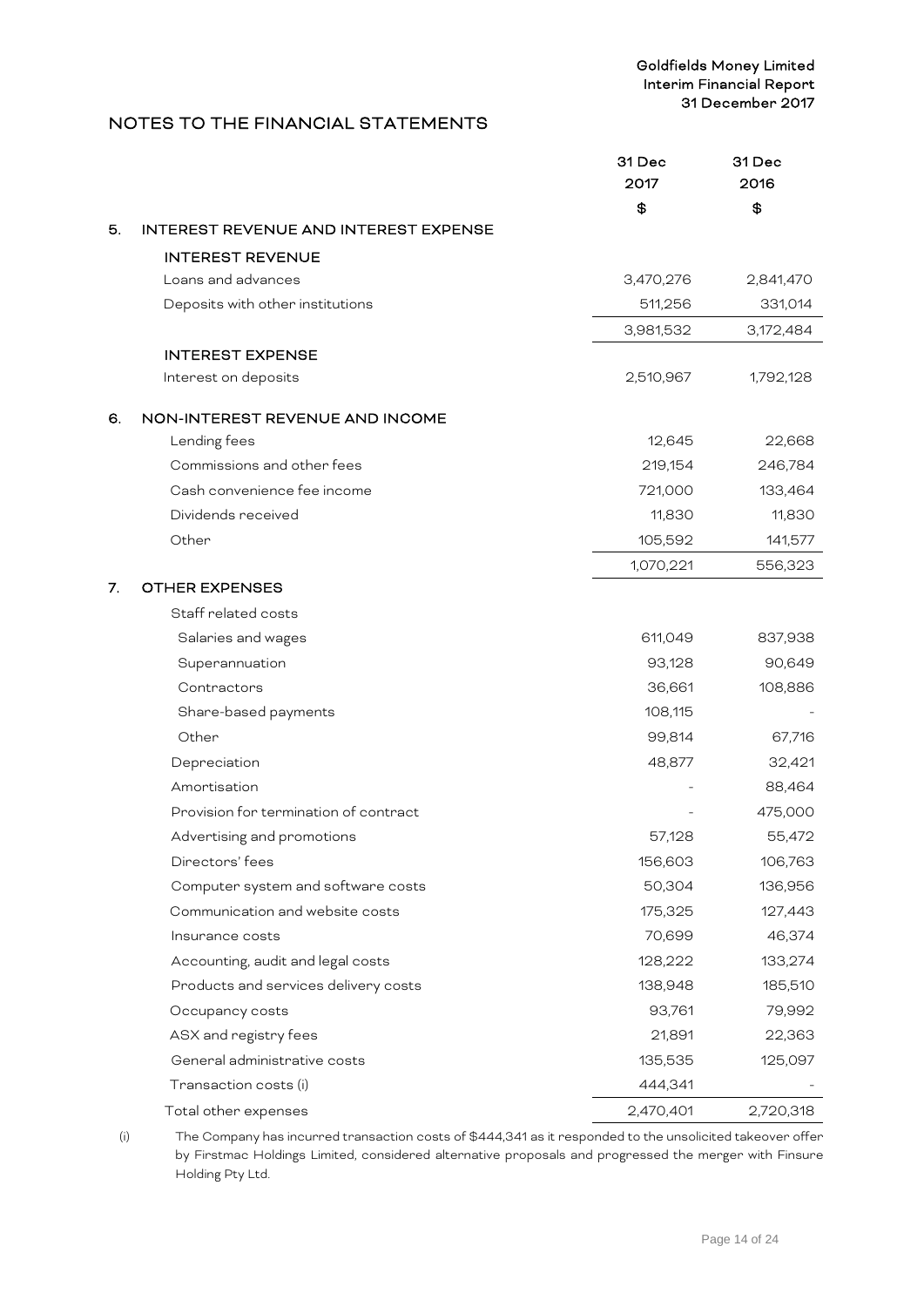| 31 Dec 31 Dec |      |
|---------------|------|
| 2017          | 2016 |
| <b>S</b>      | -\$  |

## 8. INCOME TAX

The major components of income tax benefit in the interim income statement are:

|     | Current income tax expense                                                                                                                                        |             |             |
|-----|-------------------------------------------------------------------------------------------------------------------------------------------------------------------|-------------|-------------|
|     | Deferred income tax (expense)/benefit                                                                                                                             | (30, 268)   | 261,819     |
|     | Income tax (expense)/benefit                                                                                                                                      | (30, 268)   | 261,819     |
|     |                                                                                                                                                                   |             |             |
| 9.  | CASH AND CASH EQUIVALENTS                                                                                                                                         | 31 Dec      | 30 Jun      |
|     |                                                                                                                                                                   | 2017        | 2017        |
|     | Reconciliation of cash:                                                                                                                                           | \$          | \$          |
|     | Cash at the end of the period as shown in the statement of cash<br>flows is reconciled to the related items in the statement of financial<br>position as follows: |             |             |
|     | Cash at bank and on hand                                                                                                                                          | 14,744,236  | 16,223,367  |
|     |                                                                                                                                                                   | 14,744,236  | 16,223,367  |
| 10. | <b>OTHER FINANCIAL ASSETS</b>                                                                                                                                     |             |             |
|     | Investments in debt securities (measured at amortised cost)                                                                                                       | 11,057,353  | 11,085,626  |
|     | Shares in unlisted corporations (measured at fair value)                                                                                                          | 424,800     | 424,800     |
|     |                                                                                                                                                                   | 11,482,153  | 11,510,426  |
|     |                                                                                                                                                                   |             |             |
| 11. | <b>LOANS AND ADVANCES</b>                                                                                                                                         |             |             |
|     | (a) Classification                                                                                                                                                |             |             |
|     | Residential loans                                                                                                                                                 | 141,922,002 | 135,370,163 |
|     | Personal loans                                                                                                                                                    | 2,256,094   | 1,759,060   |
|     | Overdrafts                                                                                                                                                        | 424,433     | 545,973     |
|     | Term loans                                                                                                                                                        | 21,009,879  | 19,422,896  |
|     | Total gross loans and advances                                                                                                                                    | 165,612,408 | 157,098,092 |
|     | Add: Unamortised broker commissions                                                                                                                               | 327,153     | 278,248     |
|     | Gross loans and receivables                                                                                                                                       | 165,939,561 | 157,376,340 |
|     | Provision for impairment - refer note 11(b)                                                                                                                       | (212, 182)  | (331,881)   |
|     |                                                                                                                                                                   | 165,727,379 | 157,044,459 |

On 20 November 2017, the Company sold \$10.2 million of residential loans into the off balance sheet facility held with Bendigo & Adelaide Bank Limited as part of its capital management processes.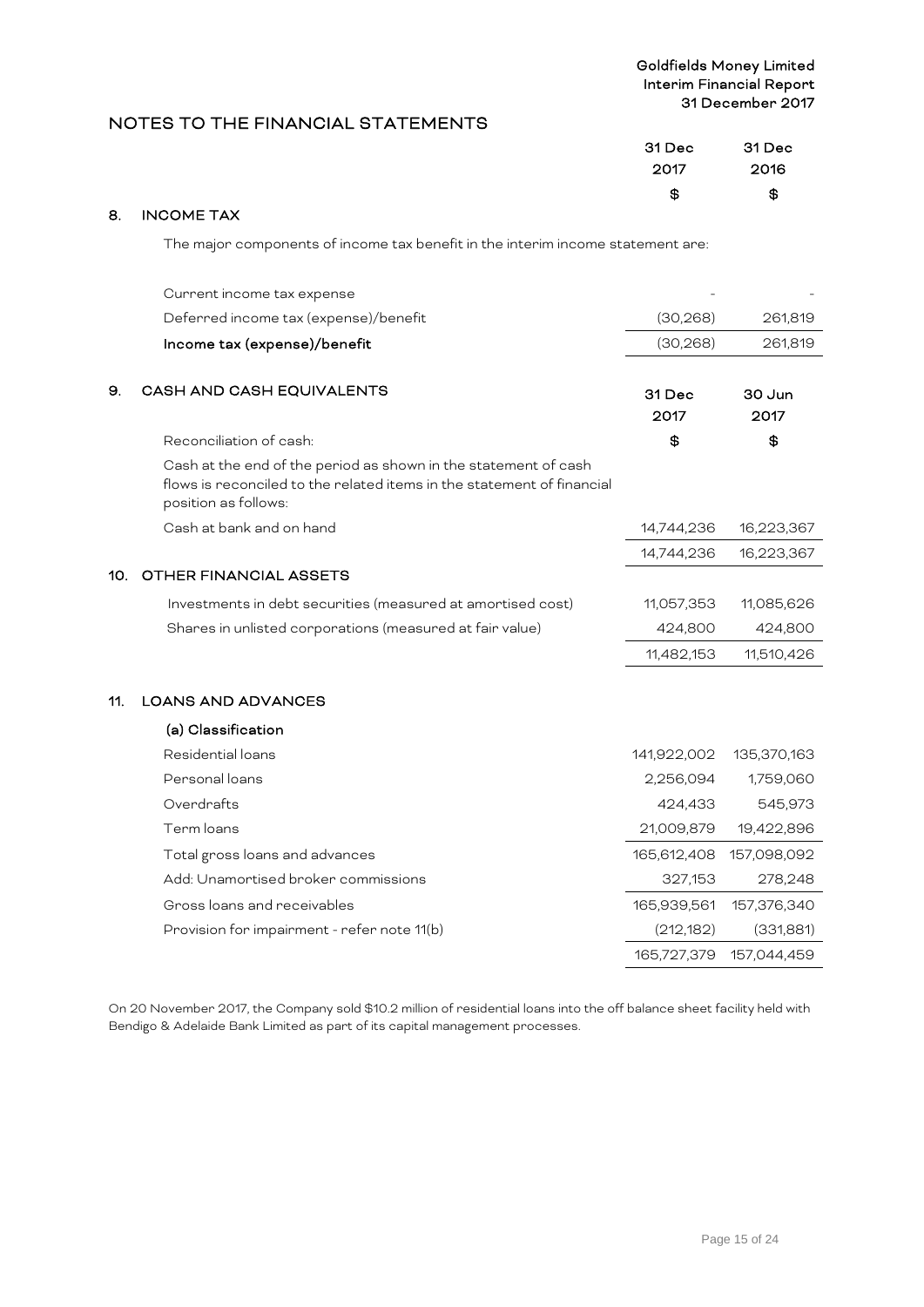|                                         |                | Goldfields Money Limited<br>Interim Financial Report<br>31 December 2017 |
|-----------------------------------------|----------------|--------------------------------------------------------------------------|
| NOTES TO THE FINANCIAL STATEMENTS       | 31 Dec<br>2017 | 30 Jun<br>2017                                                           |
| 11. LOANS AND ADVANCES (CONTINUED)      |                |                                                                          |
|                                         | \$             | \$                                                                       |
| (b) Provision for impairment            |                |                                                                          |
| Specific provision                      |                |                                                                          |
| Opening balance                         | 97,827         | 70,948                                                                   |
| Bad and doubtful debts provided for     |                | 53,991                                                                   |
| Unused amounts reversed                 |                |                                                                          |
| Bad debts written off during the period | (97, 108)      | (27, 112)                                                                |
| Closing balance                         | 719            | 97,827                                                                   |
| Collective provision                    |                |                                                                          |
| Opening balance                         | 234,054        |                                                                          |
| Bad and doubtful debts provided for     |                | 234,054                                                                  |
| Unused amounts reversed                 | (22, 591)      |                                                                          |
| Bad debts written off during the period |                |                                                                          |
| Closing balance                         | 211,463        | 234,054                                                                  |
| Total provision for impairment          | 212,182        | 331,881                                                                  |
| (c) Credit quality - loans and advances |                |                                                                          |
| Past due but not impaired               |                |                                                                          |
| 30 days & less than 90 days             | 1,827,102      | 616,558                                                                  |
| 90 days & less than 182 days            | 18,697         | 178,396                                                                  |
| 182 days or more                        |                |                                                                          |
| Impaired - mortgage loans               | 1,845,799      | 794,954                                                                  |
| Up to 90 days                           |                |                                                                          |
| Greater than 90 days                    | 330,103        | 448,109                                                                  |
|                                         | 330,103        | 448,109                                                                  |
| Overdrawn/over-limit                    |                |                                                                          |
| Less than 14 days                       | 3,816          | 2,449                                                                    |
| 14 days & less than 90 days             | 979            | 791                                                                      |
| 90 days & less than 182 days            | 459            | 346                                                                      |
| 182 days & over                         | 745            | 1,026                                                                    |
|                                         | 5,999          | 4,612                                                                    |
| Total past due and impaired             | 2,181,901      | 1,247,675                                                                |
| Neither past due nor impaired           | 163,430,507    | 155,850,417                                                              |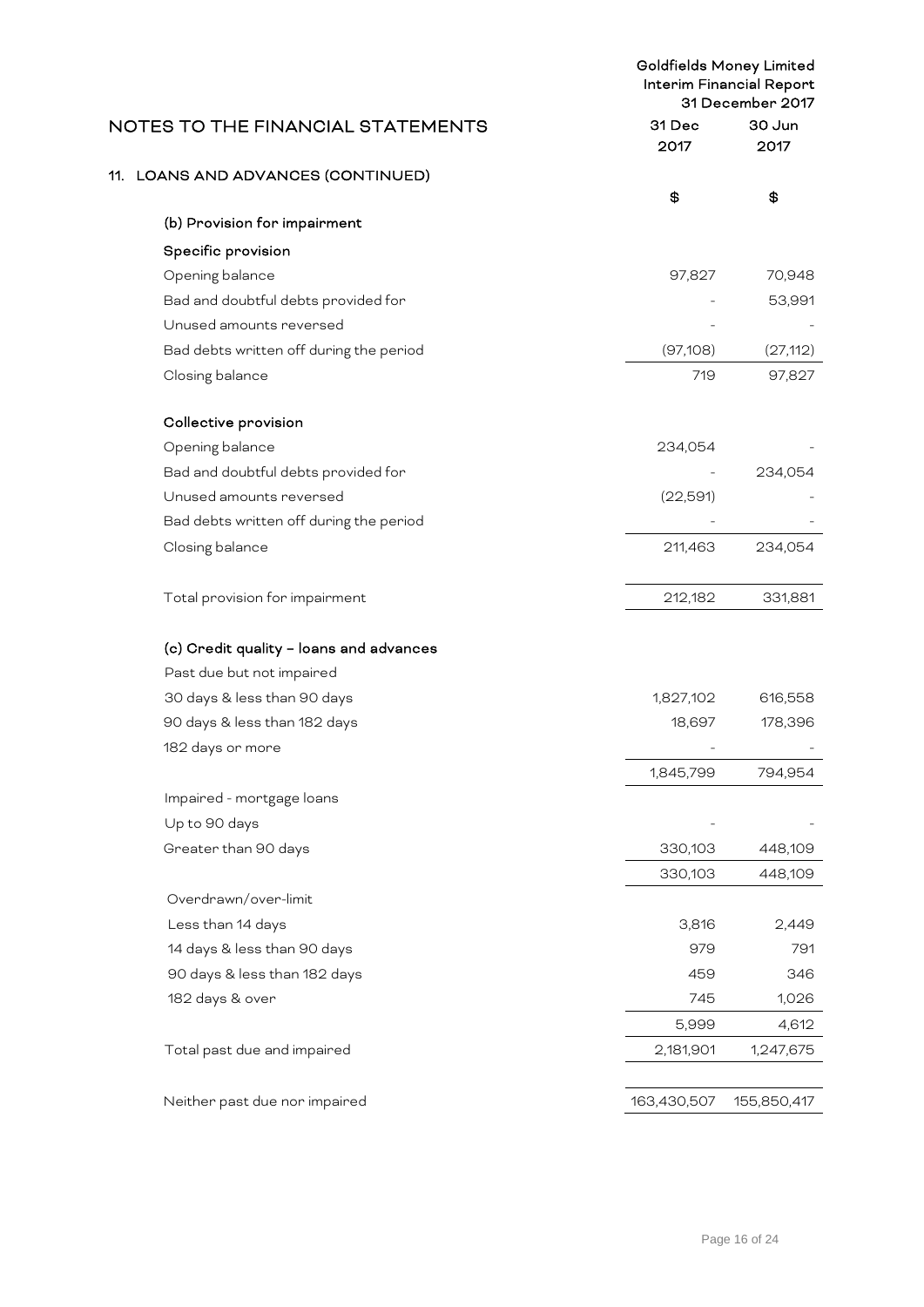Goldfields Money Limited Interim Financial Report 31 December 2017 NOTES TO THE FINANCIAL STATEMENTS 31 Dec 2017 30 Jun 2017  $\clubsuit$  \$

## 12. COMMITMENTS AND CONTINGENT LIABILITIES

At the reporting date, the company had the following loan and overdraft commitments outstanding:

| (i)  | Outstanding loan commitments                             |            |            |
|------|----------------------------------------------------------|------------|------------|
|      | Loans approved but not advanced                          | 7,061,795  | 7,096,671  |
|      | Loan funds available for redraw                          | 6,658,406  | 7,209,198  |
|      |                                                          | 13,720,201 | 14,305,869 |
|      |                                                          |            |            |
| (ii) | Outstanding overdraft commitments                        |            |            |
|      | Customer overdraft facilities approved but not disbursed | 704,131    | 955,592    |
|      |                                                          |            |            |

#### (iii) Lease commitments

The Company has obligations under the terms of the leases of its office premises for terms of up to 3 years, there are contractual options to extend the leases. Lease payments are payable in advance by equal monthly instalments due on the 1st day of each month.

| Due not later than one year                           | 71.070  | 68.923  |
|-------------------------------------------------------|---------|---------|
| Due later than one year and not later than five years | 64.000  | 81.713  |
|                                                       | 135.070 | 150.636 |

(iv) Capital commitments

At 31 December 2017, the Company had capital commitments of \$212,300 (31 December 2016: \$336,282) principally relating to the implementation of a new core banking system.

Other than above there were no capital expenditure commitments at reporting date.

There were no other commitments or contingent liabilities at the reporting date.

#### 13. SHARE-BASED PAYMENTS

Since 30 June 2017, the Company has issued two tranches of share-based payment awards pursuant to the Goldfields Money Equity Incentive Plan as approved at the 2016 Annual General Meeting. These were issued in connection with employees' performance for the 2017 financial year and the details of both grants are as set out below:

| Instrument type                        | Performance Rights                                                                    | <b>Shares</b>                      |
|----------------------------------------|---------------------------------------------------------------------------------------|------------------------------------|
| Date of issue                          | 30 October 2017                                                                       | 20 December 2017                   |
| Number of instruments                  | 200,000                                                                               | 7.000                              |
| Fair value at grant date               | \$1.00                                                                                | \$1.00                             |
| Exercise price                         | Not applicable                                                                        | Not applicable                     |
| Vesting period and<br>other conditions | Subject to the participants<br>remaining employed by the<br>Company until 1 July 2020 | Escrowed until 20<br>December 2020 |
| Expiry date                            | 30 November 2021                                                                      | Not applicable                     |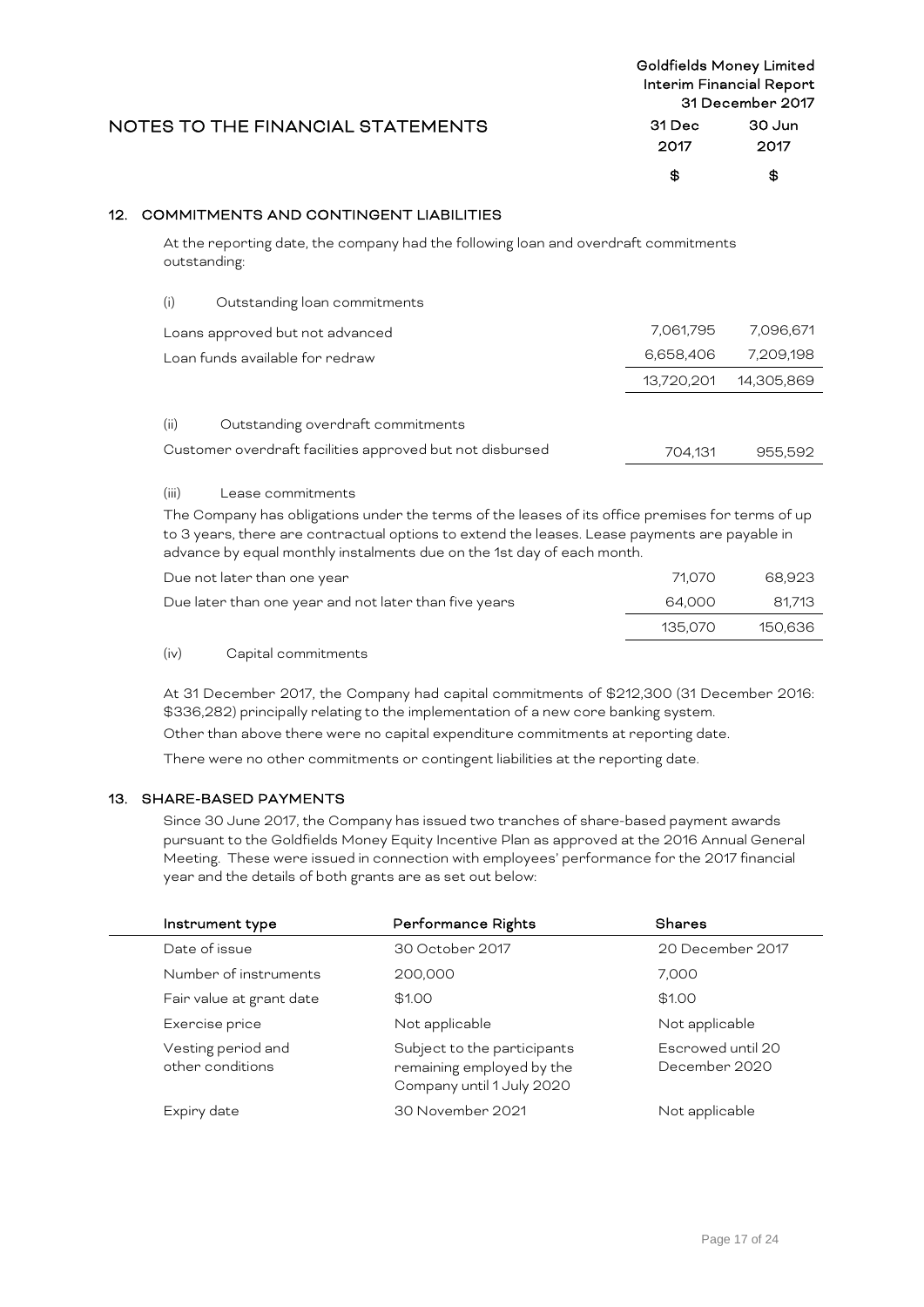## 14. FINANCIAL INSTRUMENTS

Set out below is an overview of financial instruments, other than cash, as at 31 December 2017:

| Financial assets:                        | Loans &<br>receivables | Available-<br>for-sale | Fair value<br>profit or<br>loss | Fair value<br>other<br>comprehensive<br>income |
|------------------------------------------|------------------------|------------------------|---------------------------------|------------------------------------------------|
|                                          | \$                     | \$                     | \$                              | \$                                             |
| Due from other financial<br>institutions | 31,471,563             |                        |                                 |                                                |
| Investment securities                    | 11,057,353             |                        |                                 |                                                |
| Equity instruments                       |                        | 424,800                |                                 |                                                |
| Loans and advances                       | 165,727,379            |                        |                                 |                                                |
| Other receivables                        | 677,030                |                        |                                 |                                                |
| Total                                    | 208,933,325            | 424,800                |                                 |                                                |

| Financial liabilities: | Financial<br>liabilities at<br>amortised<br>cost | Available-<br>for-sale   | Fair value<br>profit or<br>loss | Fair value<br>other<br>comprehensive<br>income |
|------------------------|--------------------------------------------------|--------------------------|---------------------------------|------------------------------------------------|
| Call deposits          | 35,169,487                                       |                          |                                 |                                                |
| Fixed term deposits    | 170,324,072                                      |                          |                                 |                                                |
| Other payables         | 922.970                                          | $\overline{\phantom{a}}$ |                                 |                                                |
| Total                  | 206,416,529                                      |                          |                                 |                                                |

Set out below is an overview of financial instruments, other than cash, as at 30 June 2017:

#### Financial assets:

| Financial assets:                        | Loans &<br>receivables | Available-<br>for-sale | Fair value<br>profit or<br>loss | Fair value<br>other<br>comprehensive<br>income |
|------------------------------------------|------------------------|------------------------|---------------------------------|------------------------------------------------|
| Due from other financial<br>institutions | 26,939,505             |                        |                                 |                                                |
| Investment securities                    | 11,085,626             |                        |                                 |                                                |
| Equity instruments                       |                        | 424,800                |                                 |                                                |
| Loans and advances                       | 157,376,340            |                        |                                 |                                                |
| Other receivables                        | 1,395,352              |                        |                                 |                                                |
| Total                                    | 196.796.823            | 424.800                |                                 |                                                |

| Financial liabilities: | Financial<br>liabilities at<br>amortised<br>cost | Available-<br>for-sale | Fair value<br>profit or<br>loss | Fair value<br>other<br>comprehensive<br>income |
|------------------------|--------------------------------------------------|------------------------|---------------------------------|------------------------------------------------|
| Call deposits          | 37,298,336                                       |                        |                                 |                                                |
| Fixed term deposits    | 156,835,969                                      |                        |                                 |                                                |
| Other payables         | 633,832                                          | ۰                      |                                 |                                                |
| Total                  | 194,768,137                                      |                        |                                 |                                                |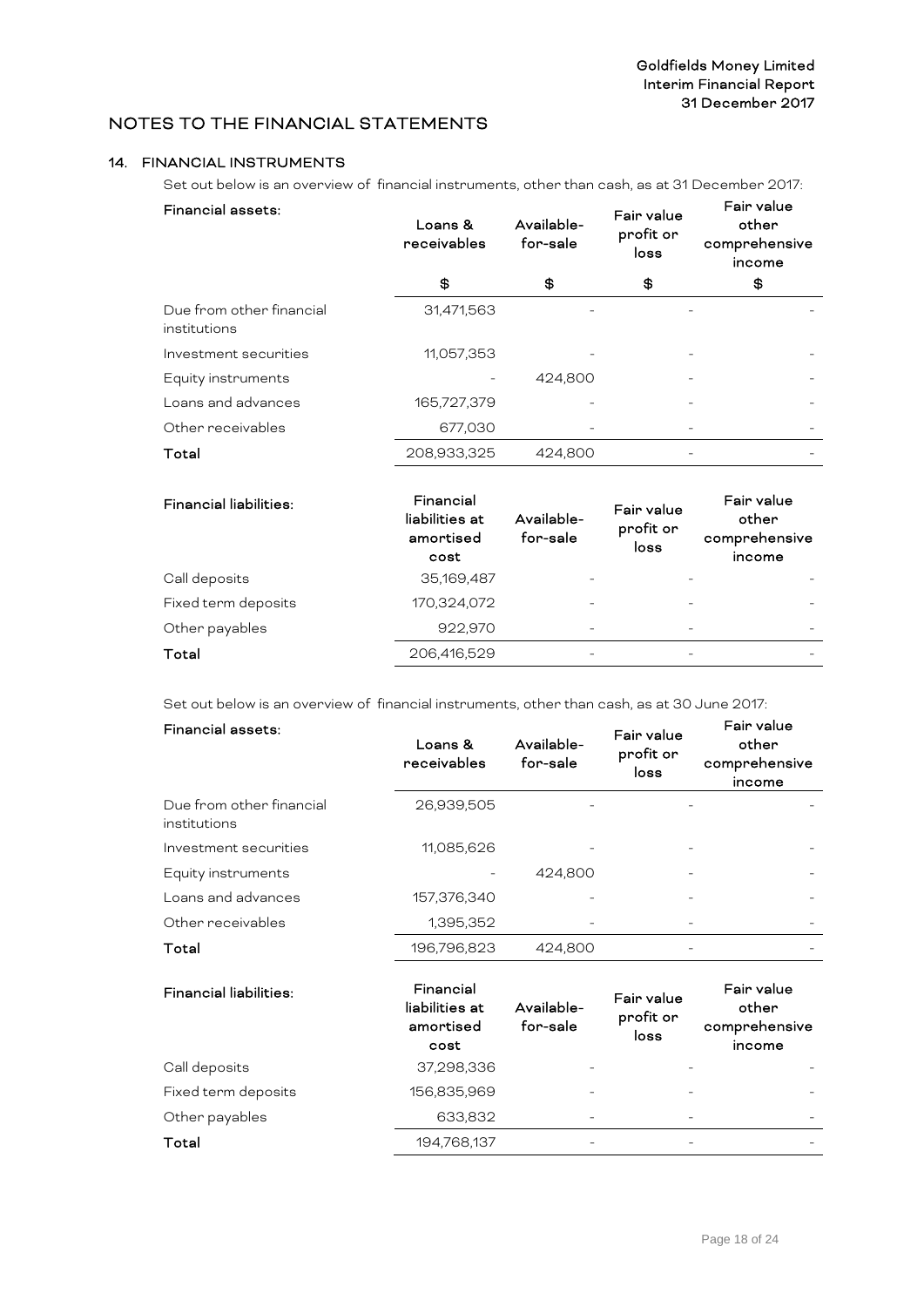## 15. FAIR VALUE OF FINANCIAL ASSETS AND LIABILITIES

Fair value is determined on the basis of the present value of expected future cash flows under the terms and conditions of each financial asset or liability. Significant assumptions used in determining the cash flows are that the cash flows will be consistent with the contracted cash flows under the respective contracts. The information is only relevant to circumstances at the reporting date and will vary depending on the contractual rates applied to each asset or liability, relative to market rates and conditions at the time. No assets held are regularly traded by the Company.

|                                          | Aggregate net fair value |                   |                  | Amount per the statement of<br>financial position |  |
|------------------------------------------|--------------------------|-------------------|------------------|---------------------------------------------------|--|
| Financial assets:                        | 31 Dec 2017<br>\$        | 30 Jun 2017<br>\$ | 31 Dec 2017<br>S | 30 Jun 2017<br>\$                                 |  |
| Cash and liquid assets                   | 14,744,236               | 16,223,367        | 14,744,236       | 16,223,367                                        |  |
| Due from other financial<br>institutions | 31,471,562               | 26,939,505        | 31,471,562       | 26,939,505                                        |  |
| Loans and advances                       | 161,653,201              | 154,439,526       | 165,727,379      | 157,044,459                                       |  |
| Investment securities                    | 11,093,395               | 11,090,410        | 11,057,353       | 11,085,626                                        |  |
| Other financial assets                   | 424,800                  | 424,800           | 424,800          | 424,800                                           |  |
| Total financial assets                   | 219,387,194              | 209,117,608       | 223,425,330      | 211,717,757                                       |  |
| Financial liabilities:                   |                          |                   |                  |                                                   |  |
| Deposits                                 | 205,493,559              | 194,134,305       | 205,493,559      | 194,134,305                                       |  |
| Creditors and other payables             | 922,970                  | 633,832           | 922,970          | 633,832                                           |  |
| Total financial liabilities              | 206,416,529              | 194,768,137       | 206,416,529      | 194,768,137                                       |  |

The fair value estimates were determined by the following methodologies and assumptions:

#### Cash and amounts due from other financial institutions

The carrying values of cash and liquid assets and receivables due from other financial institutions redeemable within 12 months approximate their fair value as they are short term in nature or are receivable on demand.

#### Loans and advances

The carrying value of loans and advances is net of provisions for doubtful debts. For variable rate loans, (excluding impaired loans) the amount shown in the statement of financial position is considered to be a reasonable estimate of fair value. For fixed rate loans the fair values are based on cash flows discounted at a rate reflecting current market rates adjusted for counter party credit risk. The fair value of impaired loans was calculated by discounting expected cash flows using a rate which includes a premium for the uncertainty of the flows.

#### Investment securities

Investment Securities comprise floating rate notes issued by Australian banks. These securities can be traded in secondary markets and fair value has been determined by indicative prices as quoted on Bloomberg.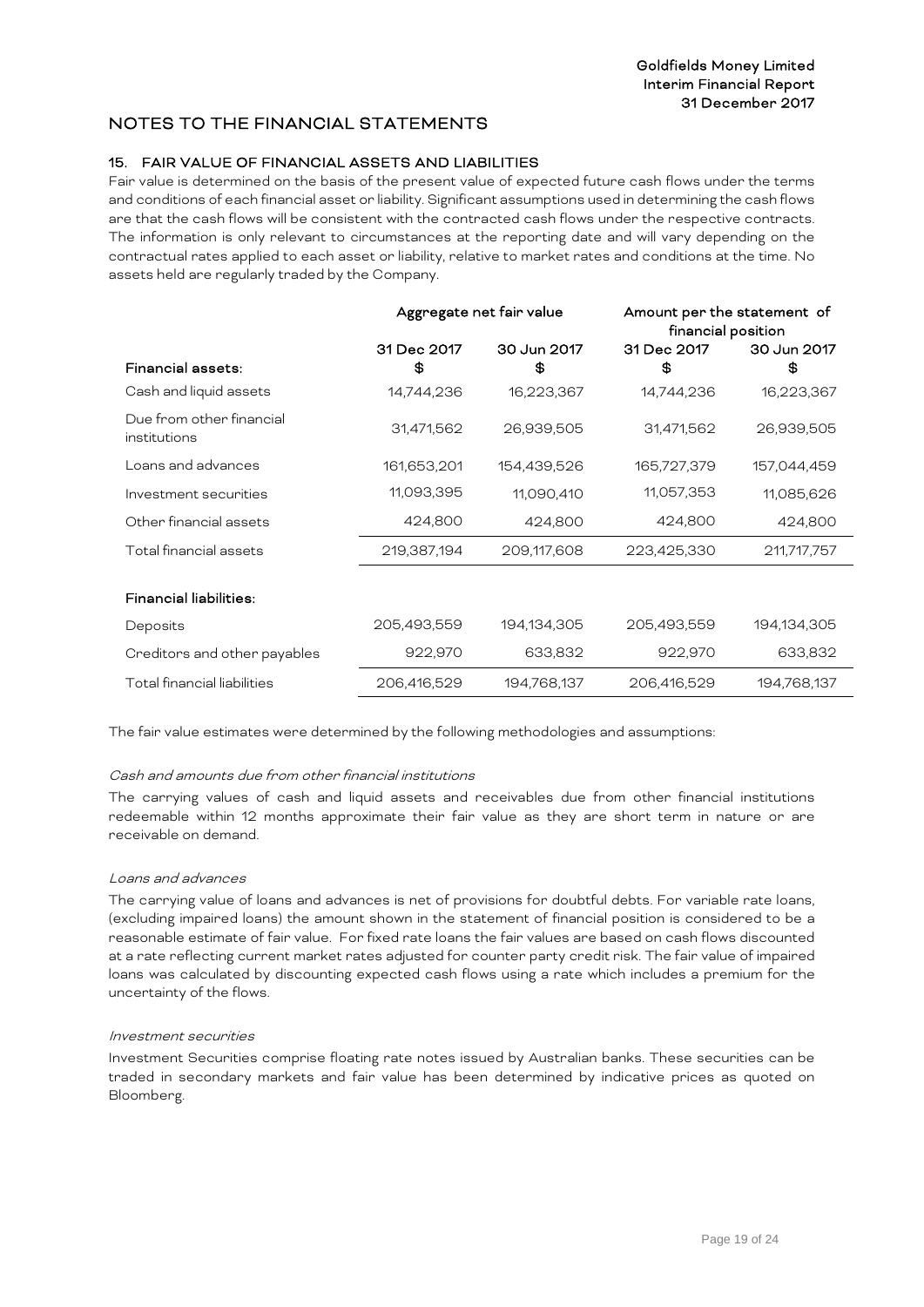#### 15. FAIR VALUE OF FINANCIAL ASSETS AND LIABILITIES (CONTINUED)

#### Other financial assets

Other financial assets comprises the shareholding in Cuscal Ltd ("Cuscal") which is classified as available for sale and is measured at fair value. Cuscal operates an off market exchange whereby ADIs holding Cuscal shares are able to trade with each other. The investment in Cuscal is considered a Level 2 investment in the fair value hierarchy and fair value has been determined using the market comparison technique with reference to recent sales transactions by ADIs. There are no Level 3 investments.

#### **Deposits**

The fair value of call and variable rate deposits, and fixed rate deposits repricing within 12 months, is the amount shown in the statement of financial position. Discounted cash flows were used to calculate the fair value of other term deposits, based upon the deposit type and the rate applicable to its related period maturity.

#### Creditors and other payables

The carrying values of payables approximate fair value as they are short term in nature and reprice frequently.

## 16. DIVIDENDS

No dividends have been paid or declared during the period or subsequently to the date of this report.

#### 17. SEGMENT INFORMATION

For management purposes, the Company is organised into one main business segment, which is the provision of financial products and services predominately in Western Australia. All of the Company's activities are interrelated, and each activity is dependent on the others. Accordingly, all significant operating decisions are based upon analysis of the Company as one segment. The financial results from this segment are equivalent to the financial statements of the Company as a whole. The company operated in one geographical segment being Australia.

#### 18. EARNINGS PER SHARE

| The following reflects the net income and share information used in<br>the calculation of basic and diluted earnings per share: | 31 Dec<br>2016<br>S | 31 Dec<br>2016<br>\$ |
|---------------------------------------------------------------------------------------------------------------------------------|---------------------|----------------------|
| Profit/(Loss) for the period                                                                                                    | 62,707              | (632,021)            |
|                                                                                                                                 | Number              | Number               |
| Weighted average number of ordinary shares used in the calculation<br>of basic earnings per share:                              | 22,521,410          | 18,106,853           |
| Weighted average number of ordinary shares used in the calculation<br>of diluted earnings per share                             | 23,128,077          | 18,106,853           |
| Basic earnings per share (cents)                                                                                                | 0.28                | (3.5)                |
| Diluted earnings per share (cents)                                                                                              | 0.27                | (3.5)                |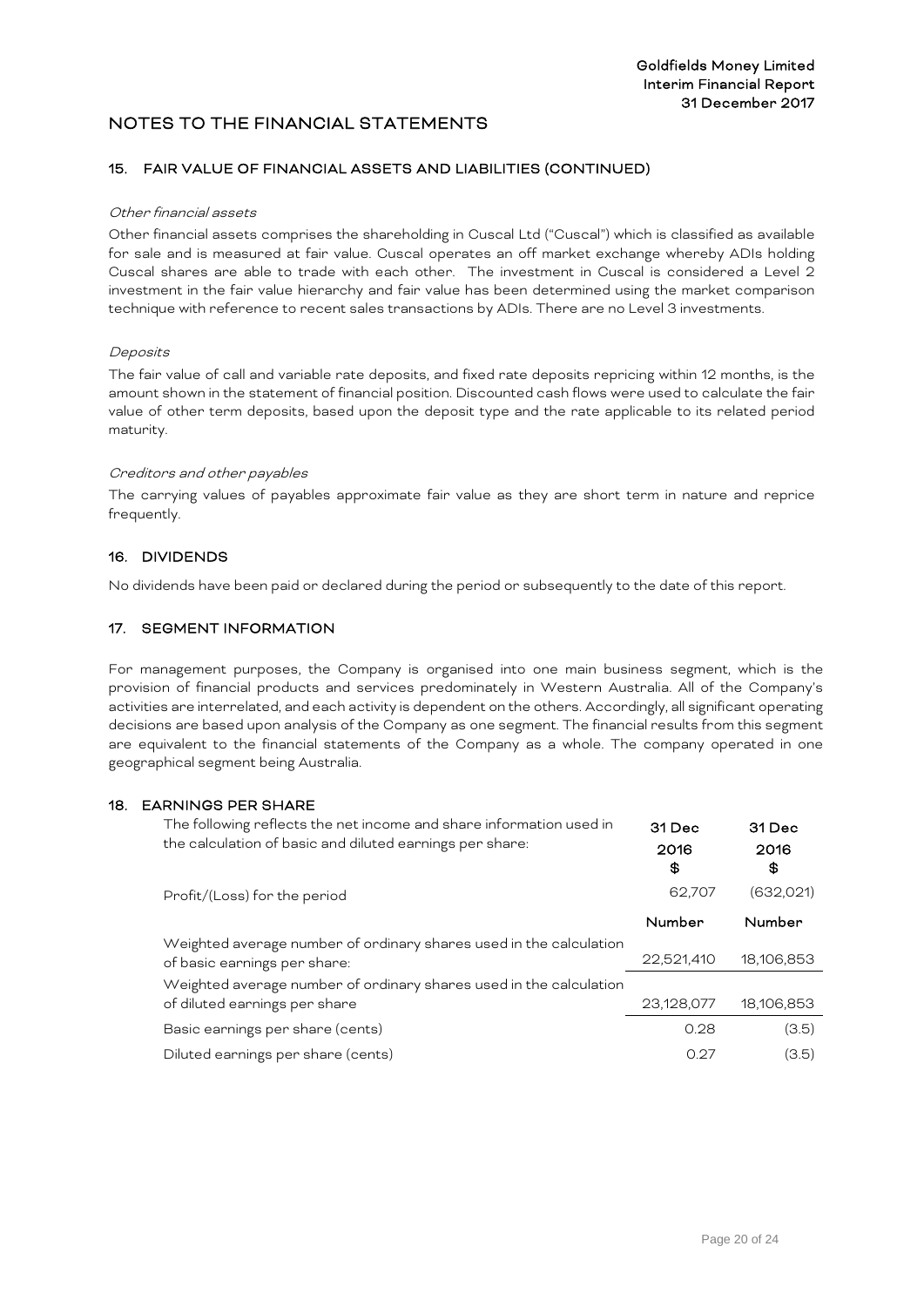## 19. EVENTS SUBSEQUENT TO BALANCE DATE

On 15 January 2018, the Company announced it had reached agreement to progress a merger with Finsure Holdings Pty Ltd (Finsure). The merger will result in the Company issuing 40,750,000 ordinary shares to acquire the shares of Finsure and is subject to a number of conditions precedent as well as regulatory and shareholder approval. EY has been engaged as an independent expert, and the Notice of Meeting and Explanatory Meeting are expected to be dispatched to shareholders in March 2018.

On 31 January 2018, the Company sold a further \$10.0 million of residential loans into the off balance sheet facility with Bendigo & Adelaide Bank Limited as part of its capital management process.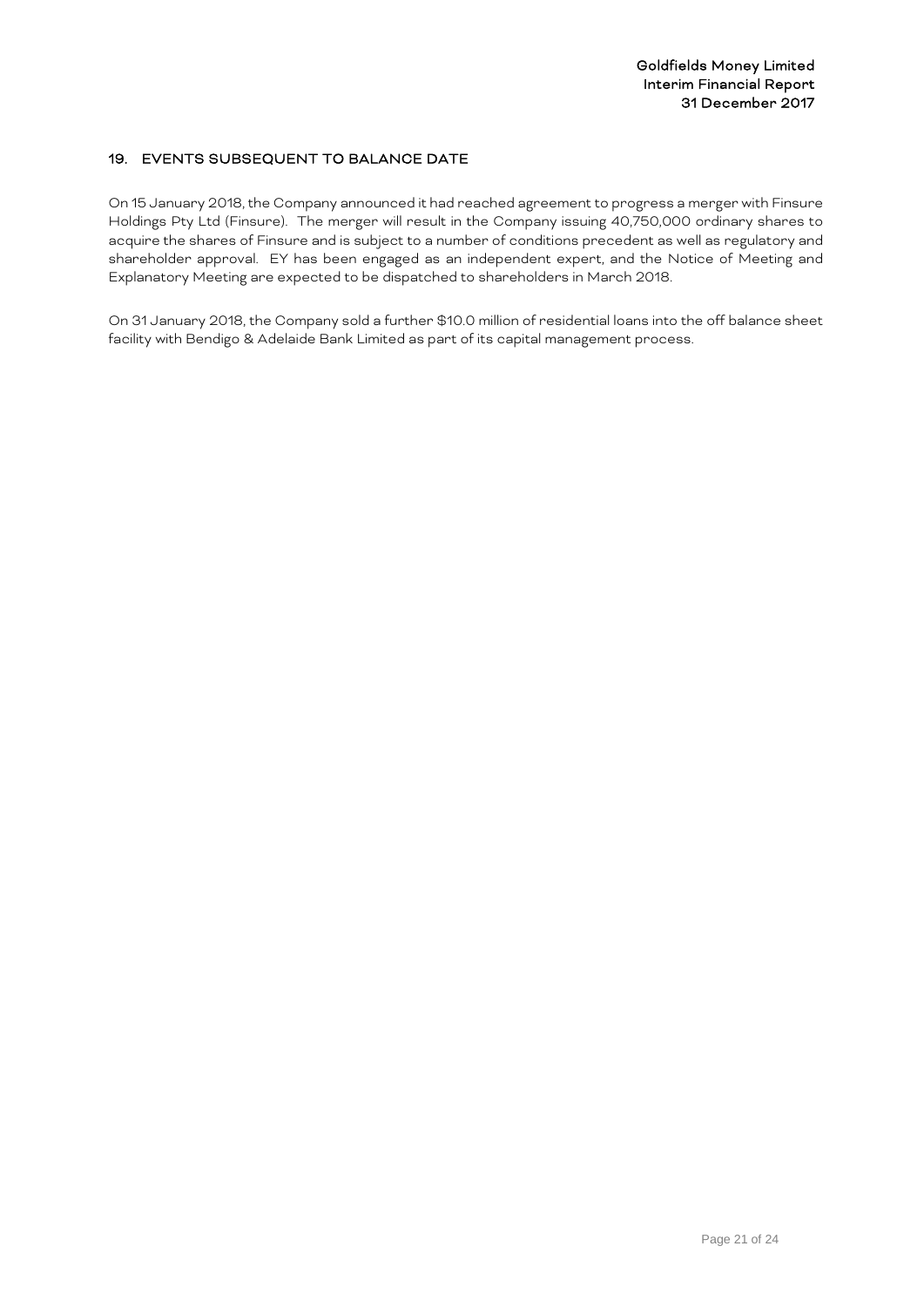## <span id="page-22-0"></span>DIRECTORS' DECLARATION

In accordance with a resolution of directors of Goldfields Money Limited, I state that:

In the opinion of the directors

- (a) The financial statements and notes of Goldfields Money Limited for the half-year ended 31 December 2017 are in accordance with the Corporations Act 2001, including:
	- (i) giving a true and fair view of the Company's financial position as at 31 December 2017 and of its performance for the half-year ended on that date.
	- (ii) complying with Accounting Standards Australian Accounting Standard AASB 134 'Interim Financial Reporting' the Corporations Regulations 2001 and other mandatory professional reporting requirements;
- (b) There are reasonable grounds to believe that the Company will be able to pay its debts as and when they become due and payable.

Signed in accordance with a resolution of the directors:

Peter Wallace Chairman and Non-executive Director Dated this 26th day of February 2018 Perth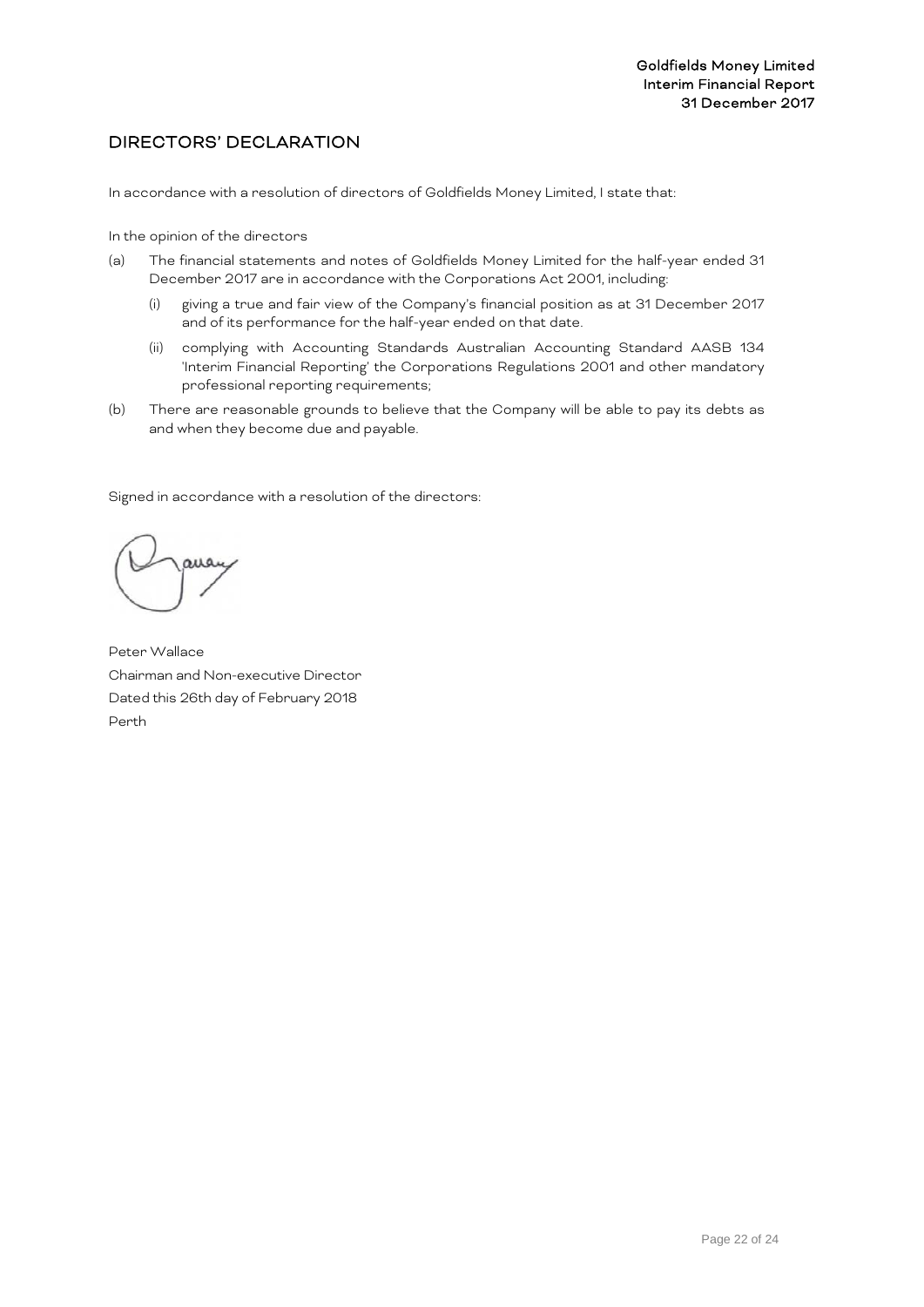

## Independent Auditor's Review Report

## To the shareholders of Goldfields Money Limited

#### **Report on the Interim Financial Report**

#### **Conclusion**

We have reviewed the accompanying *Interim Financial Report* of Goldfields Money Limited.

Based on our review, which is not an audit, we have not become aware of any matter that makes us believe that the Interim Financial Report of Goldfields Money Limited is not in accordance with the *Corporations Act 2001*, including:

- giving a true and fair view of the Company's financial position as at 31 December 2017 and of its performance for the half-year ended on that date; and
- complying with *Australian Accounting Standard AASB 134 Interim Financial Reporting* and the *Corporations Regulations 2001*.

The *Interim Financial Report* comprises:

- Statement of financial position as at 31 December 2017
- Statement of profit or loss and other comprehensive income, Statement of changes in equity and Statement of cash flows for the half-year ended on that date
- Notes 1 to 19 comprising a summary of significant accounting policies and other explanatory information
- The Directors' Declaration.

## **Responsibilities of the Directors for the Interim Financial Report**

The Directors of the Company are responsible for:

- the preparation of the Interim Financial Report that gives a true and fair view in accordance with *Australian Accounting Standards* and the *Corporations Act 2001*
- such internal control as the Directors determine is necessary to enable the preparation of the Interim Financial Report that is free from material misstatement, whether due to fraud or error.